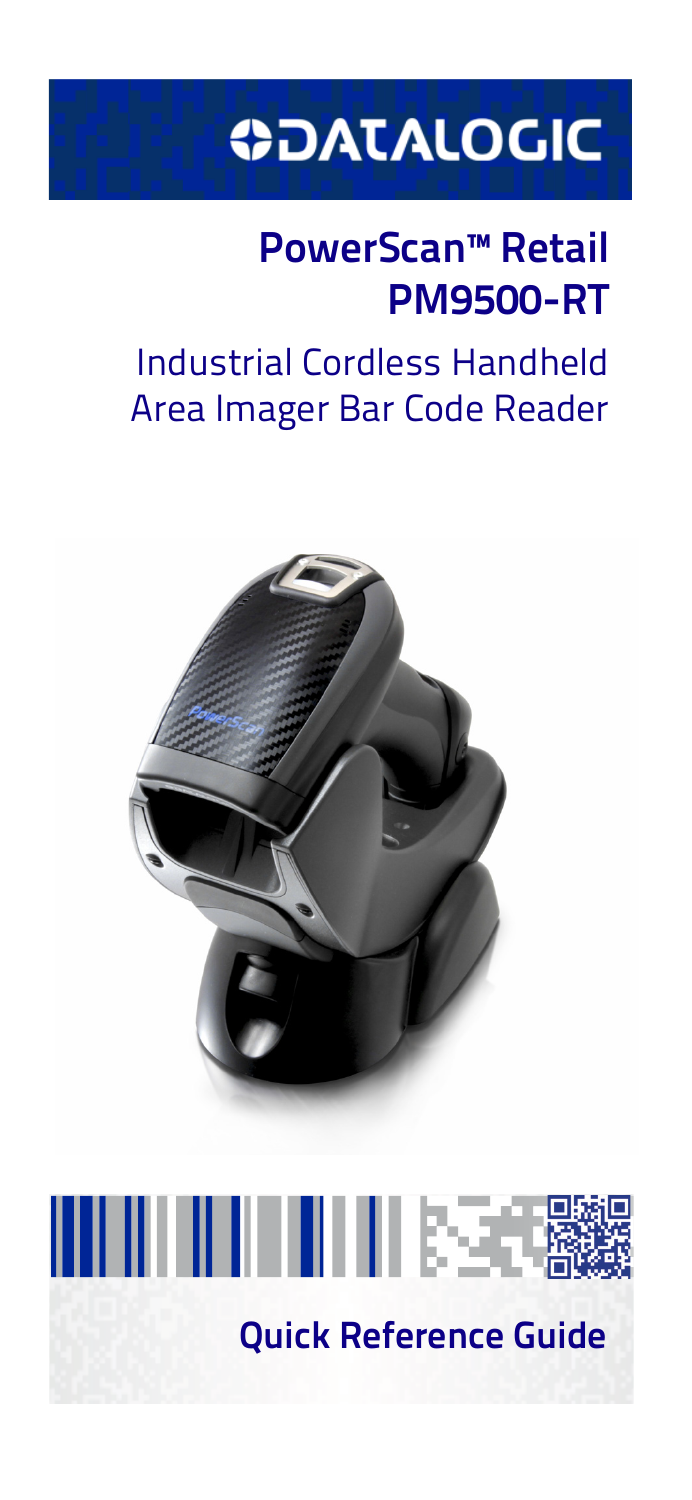### **Datalogic USA, Inc.**

959 Terry Street Eugene, OR 97402 USA Telephone: (541) 683-5700 Fax: (541) 345-7140

### **©2013-2017 Datalogic S.p.A. and/or its affiliates**

 All rights reserved. Without limiting the rights under copyright, no part of this documentation may be reproduced, stored in or introduced into a retrieval system, or transmitted in any form or by any means, or for any purpose, without the express written permission of Datalogic S.p.A. and/or its affiliates.

Owners of Datalogic products are hereby granted a non-exclusive, revocable license to reproduce and transmit this documentation for the purchaser's own internal business purposes. Purchaser shall not remove or alter any proprietary notices, including copyright notices, contained in this documentation and shall ensure that all notices appear on any reproductions of the documentation.

Should future revisions of this manual be published, you can acquire printed versions by contacting your Datalogic representative. Electronic versions may either be downloadable from the Datalogic website (<www.datalogic.com>) or provided on appropriate media. If you visit our website and would like to make comments or suggestions about this or other Datalogic publications, please let us know via the "Contact Datalogic" page.

### **Disclaimer**

Datalogic has taken reasonable measures to provide information in this manual that is complete and accurate, however, Datalogic reserves the right to change any specification at any time without prior notice.

Datalogic and the Datalogic logo are registered trademarks of Datalogic S.p.A. in many countries, including the U.S. and the E.U. PowerScan is a trademark of Datalogic S.p.A. and/or its affiliates, registered in many countries, including the U.S. and the E.U. All other brand and product names may be trademarks of their respective owners.

### **Patents**

See [www.patents.datalogic.com](http://www.patents.datalogic.com) for patent list.

**See the Regulatory Addendum included with your product for additional regulatory, safety and legal information.**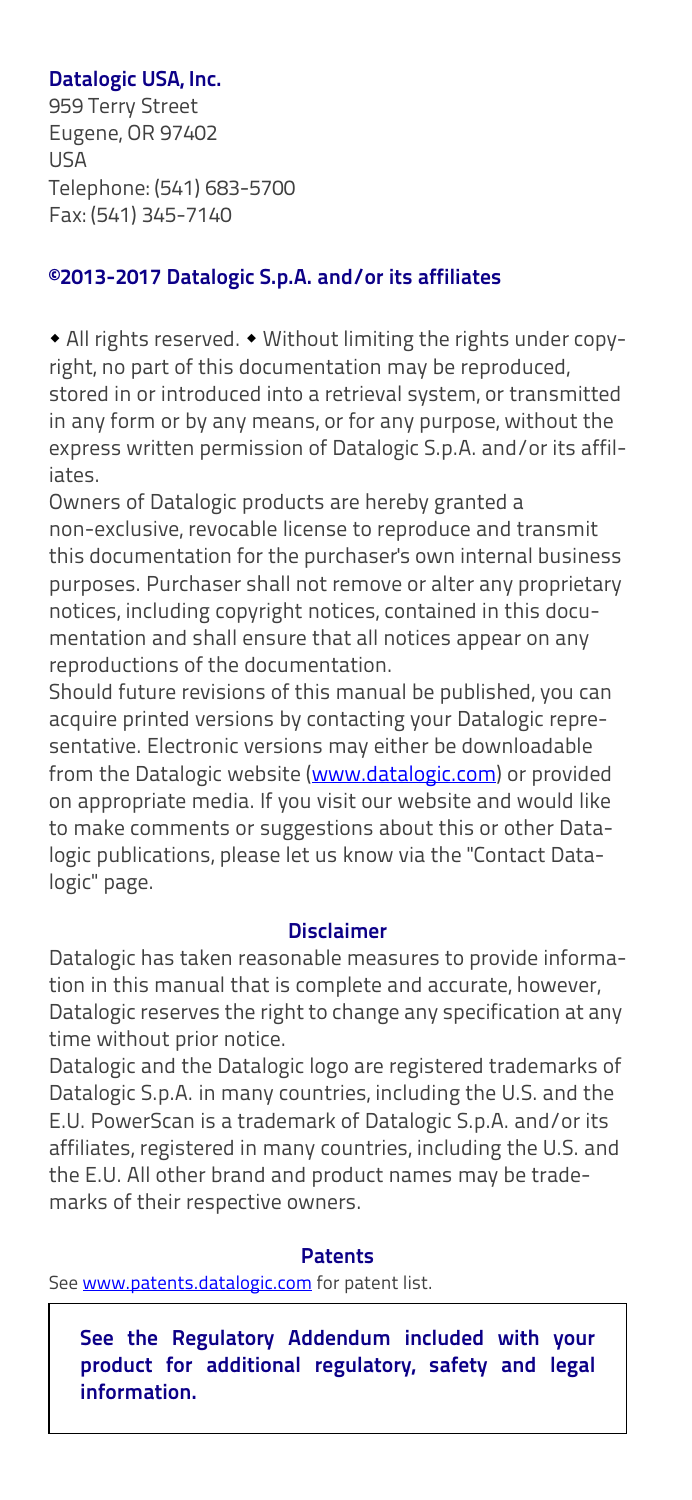### шшшкээ e.

# **Table of Contents**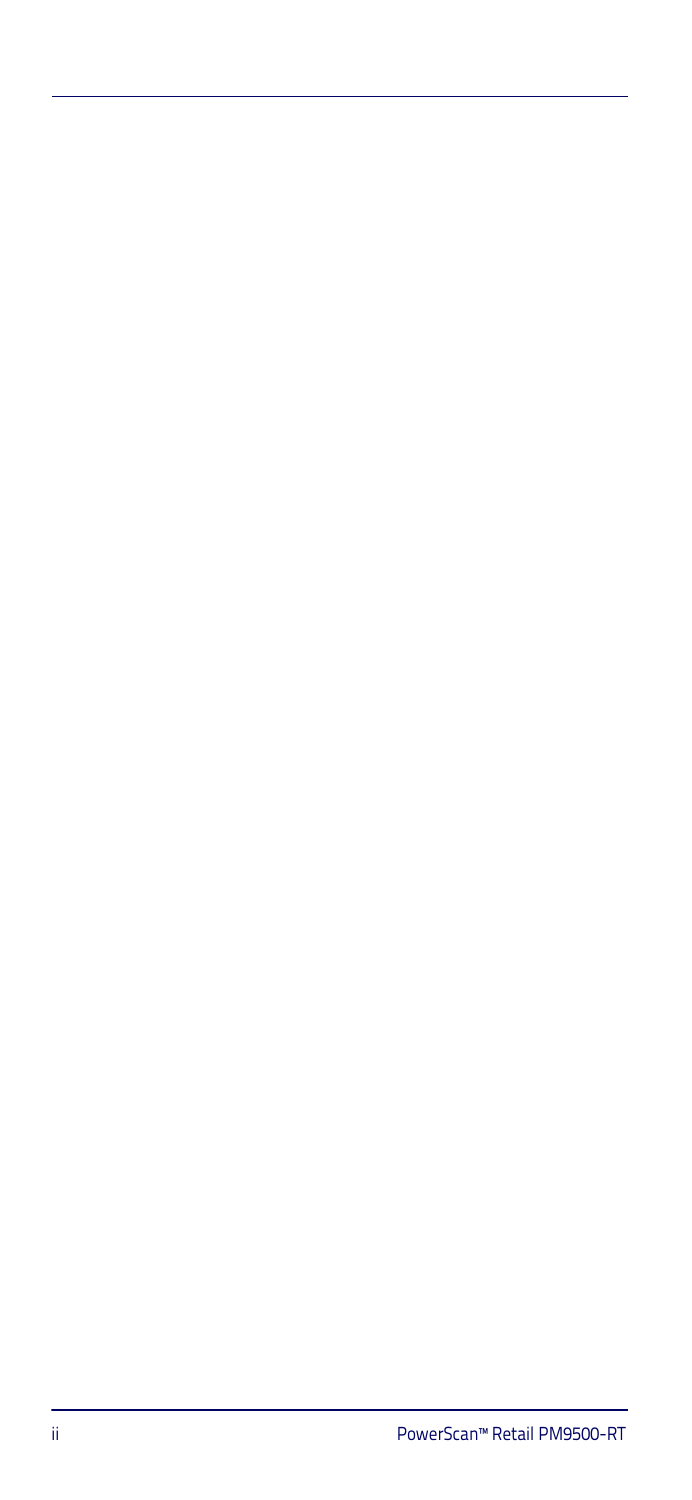### <span id="page-4-0"></span>**DATALOGIC IP TECH S.R.L. END USER SOFTWARE LICENSE AGREEMENT (EULA) FOR THE POWERSCAN™ 9500**

**Notice to End User: There are two types of software covered by this END USER LICENSE AGREEMENT ("EULA"): (1) The Datalogic Product you have acquired con-tains embedded software ("Embedded Software") which is integral to the Product's operation; and (2) Optional Application Software provided to you on an optional basis ("Application Software"). Embedded Software and Application Software are collectively referred to as "Software" and are subject to the terms and conditions contained in this EULA. Software is provided only for use with, and for authorized end users of, the Datalogic PowerScan™ 95XX ("Product"). Portions of the Embed-ded Software include or operate with Open Source software or libraries ("Open Source"). Use of Open Source is subject to the Open Source licenses available at the following website: <http://www.datalogic.com/oss>**.

This EULA (End User Software License Agreement) ("EULA" or "Agreement") is a legally binding agreement governing the licensing of the Software and Documen-tation by Datalogic IP Tech S.r.l. and its subsidiaries and affiliates ("Datalogic") to the entity or person who has purchased or otherwise acquired a Datalogic Product ("End User"). For purposes of this Agreement, any software that is not Embedded Software or Application Software is software associated with a separate end-user license agreement is licensed to you under the terms of that license agreement. Datalogic and End User hereby agree as follows:

#### **1. Definitions**

- 1.1 "Affiliate" means a business entity currently existing or later acquired that is controlled by, or is under common control with Datalogic S.p.A.
- 1.2 "Documentation" means materials such as user's guides, program reference guides, quick reference guides, manuals, or similar materials associated with or related to the Datalogic Product, whether in printed, "online", or other form.
- 1.3 "Proprietary Information" means: (a) source code, object code, software, documentation, and any related internal design, system design, data base design, algorithms, technology, technical data or information, implementation techniques, and trade secrets related to the Software, (b) any other trade secrets marked appropriately or identified as proprietary or confidential, and (c) any information that End User, under the circumstances, should recognize as confidential. Proprietary Information does not include any information that the receiving party can establish was (1) in the public domain, (2) already in the receiving party's possession or rightfully known prior to receipt, (3) rightfully learned from a third party not in violation of any other's proprietary rights, or (4) independently developed without access to Proprietary Information.
- 1.4 "Datalogic Product" means the Datalogic Powerscan™ series scanner product, including all embedded Software in and all Documentation related to such product, which has been purchased or otherwise acquired by End User, whether obtained directly or indirectly from Datalogic.
- 1.5 "Software" means any software or computer programs of Datalogic or its third party licensors in machine readable form which is embedded in the Datalogic Product, whether obtained directly or indirectly from Datalogic, including any replacement, update, upgrade, enhancement or modification.

#### **2. Scope Of License Granted**

- 2.1 Datalogic grants to End User a personal non-exclusive, non-transferable, perpetual license to use the Software, solely on the Datalogic Product in which it is embedded ("designated Datalogic Product"), in machine-readable form only, solely for End User's internal business purposes. This Agreement does not convey ownership of the Software to End User. Title to the Software shall be and remain with Datalogic or the third party from whom Datalogic has obtained a licensed right. As used in this Agreement, the term "purchase" or its equivalents when applied to the Software shall mean "acquire under license." End User is not entitled to receipt or use of the source code to any Software.
- 2.2 End User shall not copy, modify, decompile, disassemble, reverse engineer, or otherwise reproduce or remanufacture the Software, whether modified or unmodified, nor sell, assign, sublicense, distribute, lend, rent, give, or otherwise transfer the Software to any other person or organization, for purposes other than as expressly provided in this Agreement, without Datalogic's prior written consent.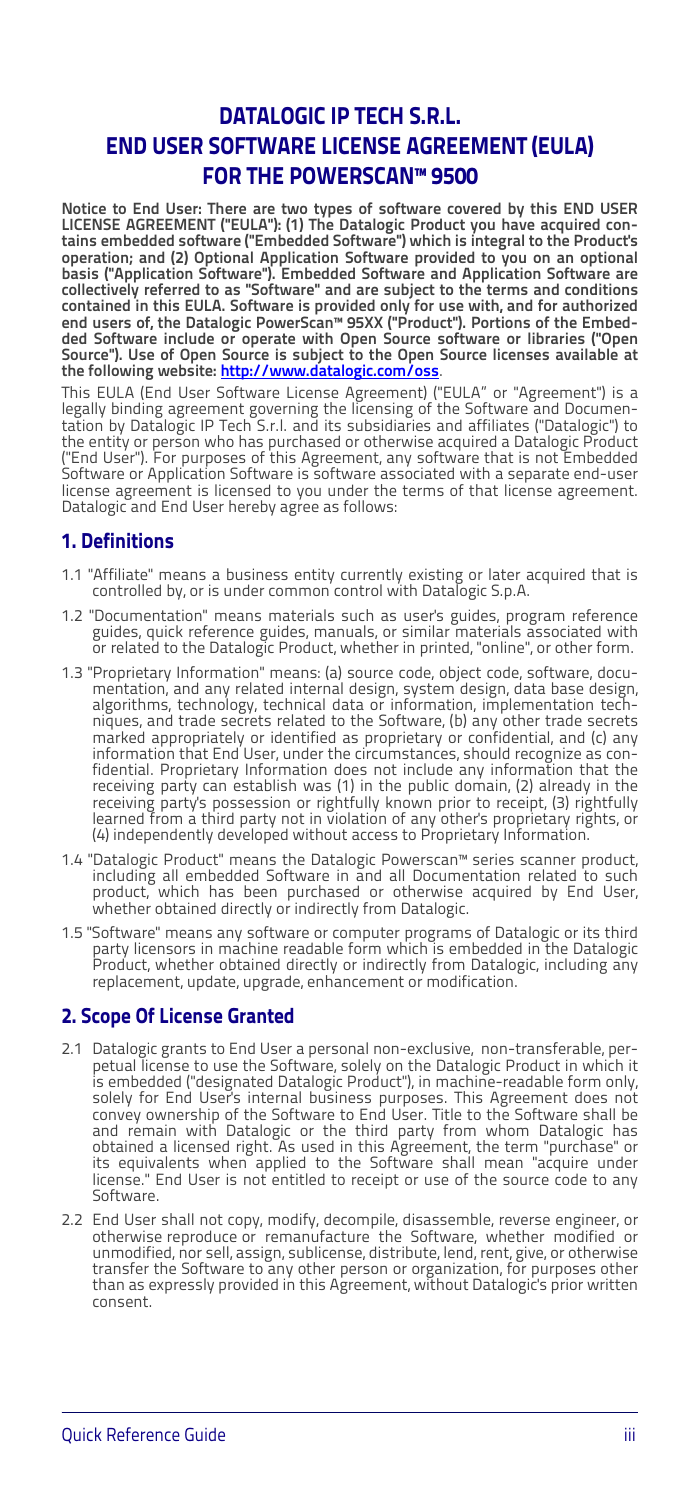#### **3. Transfers, Support**

- 3.1 Any copying, installing, reproduction, remanufacture, reverse engineering, electronic transfer, or other use of the Software on other than the designated Datalogic Product will be a material breach of this Agreement. However, Datalogic may elect not to terminate this Agreement or the granted licenses, but instead may elect to notify End User that End User is deemed to have ordered and accepted a license for each breaching use. End User shall pay Datalogic the applicable list price for such licenses as of the date of such breach.
- 3.2 End User shall not sell, assign, sublicense, distribute, lend, rent, give, or other-wise transfer the Datalogic Product to any third party unless such third party agrees with Datalogic in writing to be bound by the terms and conditions of this Agreement. Any such transfer of the Datalogic Product absent such agreement shall be null and void.
- 3.3 End User may obtain support for Software from Datalogic at Datalogic's standard support fees and under Datalogic's standard support terms and conditions in effect at the time the support is requested.

#### **4. Intellectual Property**

End User acknowledges that the Software comprises valuable trade secrets of Datalogic or Datalogic's third party licensors and that the Software is protected by United States copyright law and trade secret law, and by all applicable international intellectual property laws and treaty provisions . The license set forth in this Agreement does not transfer to End User any ownership of Datalogic's or its third party licensors' copyrights, patents, trademarks, service marks, trade secrets, or other intellectual property rights and End User shall have no right to commence any legal actions to obtain such rights. End User shall not remove, modify, or take any other action that would obscure any copyright, trademark, patent marking, or other intellectual property notices contained in or on the Datalogic Product.

#### **5. Proprietary Information**

- 5.1 End User acknowledges that Proprietary Information is the confidential, pro-<br>prietary, and trade secret property of Datalogic and Datalogic's third party<br>licensors and End User acquires no right or interest in any Prop mation.
- 5.2 End User shall not disclose, provide, or otherwise make available the Proprietary Information of Datalogic or its third party licensors to any person other than End User's authorized employees or agents who are under confidentiality agreement, and End User shall not use the Proprietary Information other than in conjunction with use of the Datalogic Product exclusively for End User's internal business purposes. End User shall take steps to protect the Proprietary Information no less securely than if it were End User's own intellectual property.
- 5.3 The provisions of this Proprietary Information Section shall survive and continue for five (5) years after the termination of this Agreement.

#### **6. Limited Warranty**

- 6.1 Datalogic warrants that, under normal use and operation, the Datalogic Product will conform substantially to the applicable Documentation for the period specified in the Documentation. During this period, for all reproducible non-conformities for which Datalogic has been given written notice, Datalogic will use commercially reasonable efforts to remedy nonconformities verified by Datalogic. End User agrees to supply Datalogic with all reasonably requested information and assistance necessary to help Datalogic in remedying such nonconformities. For all defects reported to Datalogic within the warranty period, Datalogic's liability is limited to providing End User with one copy of corrections or responding to End User's problem reports according to Datalogic's standard assistance practices. Datalogic does not warrant that the product will meet End User's requirements or that use of the product will be uninterrupted or error free, or that Datalogic's remedial efforts will correct any nonconformance. This limited warranty does not cover any product that have been subjected to damage or abuse, whether intentionally, accidentally, or by neglect, or to unauthorized repair or unauthorized installation, and shall be void if End User modifies the product, uses the product in any manner other than as established in the Documentation, or if End User breaches any of the provisions of this Agreement.
- 6.2 EXCEPT AAS PROVIDED IN THIS AGREEMENT, THE DATALOGIC PRODUCT IS<br>PROVIDED "AS IS" AND DATALOGIC MAKES NO WARRANTIES OF ANY KIND,<br>EXPRESS OR IMPLIED, WRITTEN OR ORAL, WITH RESPECT TO THE PRODUCT,<br>ABILITY AND FITNESS FOR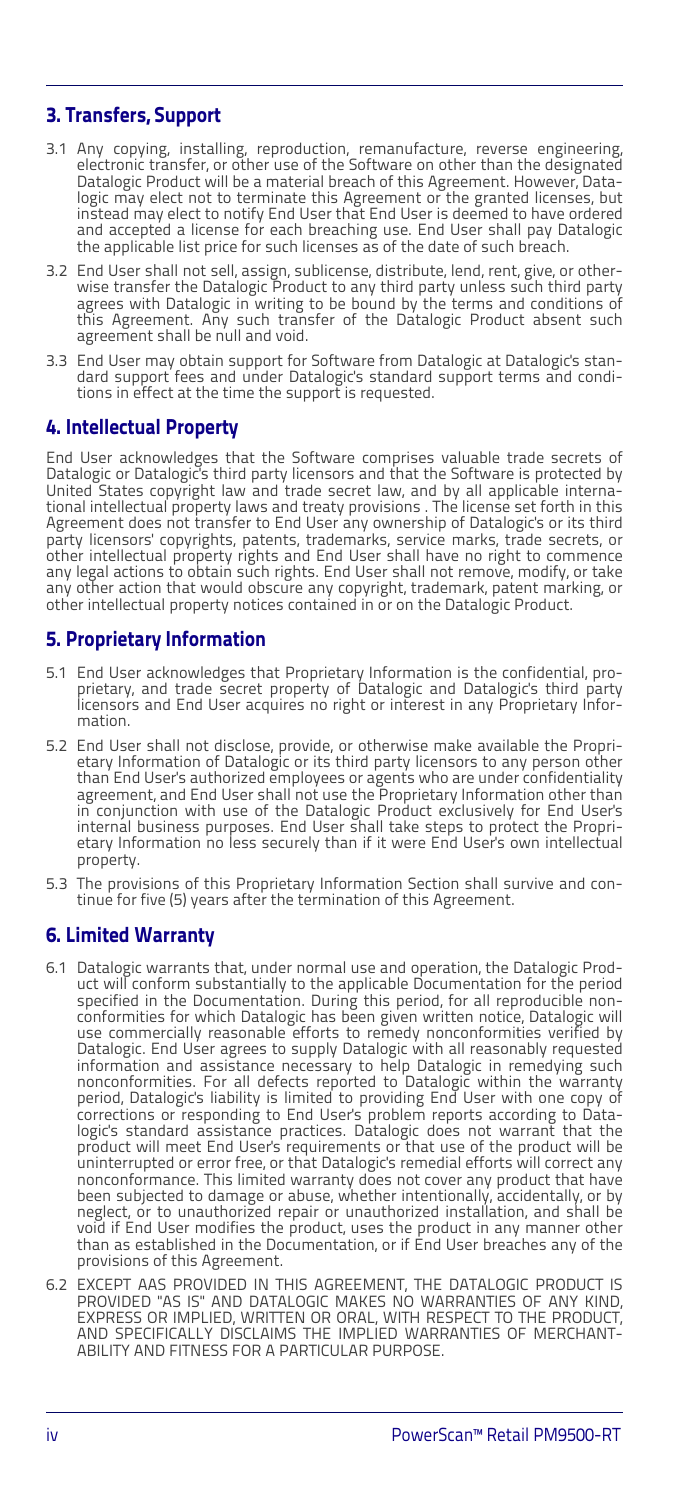#### **7. Infringement**

To the maximum extent permitted by law, End User agrees to defend, indemnify and hold harmless Datalogic, its affiliates and their respective directors, officers, employees and agents from and against any and all claims, actions, suits or proceedings, as well as any and all losses, liabilities, damages, costs and expenses (including reasonable attorney's fees) arising out of or accruing from (a) the End<br>User's use of Software, (b) any application the End User develops on the Software<br>that infringes any Intellectual Property Rights of any pe son or violates their rights of publicity or privacy, and (c) any non-compliance by the End User of this Agreement.

#### **8. Limitation Of Liability**

DATALOGIC SHALL NOT BE LIABLE FOR ANY CLAIMS AGAINST END USER BY ANY OTHER PARTY. IN NO EVENT SHALL DATALOGIC'S LIABILITY FOR DAMAGES, IF ANY, WHETHER BASED UPON CONTRACT, TORT (INCLUDING NEGLIGENCE), PRODUCT LIABILITY, STRICT LIABILITY, WARRANTY, OR ANY OTHER BASIS, EXCEED THE PRICE<br>OR FEE PAID BY END USER FOR THE DATALOGIC PRODUCT. UNDER NO CIRCUM-<br>STANCES SHALL DATALOGIC BE LIABLE TO END USER OR ANY THIRD PARTY FOR LOST PROFITS, LOST DATA, INTERRUPTION OF BUSINESS OR SERVICE, OR FOR ANY OTHER SPECIAL, CONSEQUENTIAL, CONTINGENT, INDIRECT, INCIDENTAL, PUNITIVE,<br>EXEMPLARY, OR OTHER SIMILAR DAMAGES, EVEN IF DATALOGIC HAS BEEN<br>ADVISED OF THE POSSIBILITY OF SUCH DAMAGES.

#### **9. Government Restricted Rights; International Use**

- 9.1 Use, duplication, or disclosure of the Software by the U.S. Government is subject to the restrictions for computer software developed at private expense as<br>set forth in the U.S. Federal Acquisition Regulations at FAR 52.227-14(g), or<br>52.227-19 or in the Rights in Technical Data and Computer Softwar DFARS 252.227-7013(c)(1)(ii), whichever is applicable.
- 9.2 If End User is using the Datalogic Product outside of the United States, End User must comply with the applicable local laws of the country in which the<br>Datalogic Product is used, with U.S. export control laws, and with the English<br>language version of this Agreement. The provisions of the "United N

#### **10. Termination**

- 10.1Either party may terminate this Agreement or any license granted under this Agreement at any time upon written notice if the other party breaches any provision of this Agreement.
- 10.2Upon termination of this Agreement, End User immediately shall cease using any nonembedded software and shall return to Datalogic or destroy all nonembedded software covered by this Agreement, and shall furnish Datalogic with a certificate of compliance with this provision signed by an officer or authorized representative of End User. For embedded software, End User agrees to sign a waiver prepared by Datalogic concerning further use of the embedded Software. End User's resumed or continued use of the embedded Software after termination shall constitute End User's agreement to be bound by the terms and conditions of this Agreement for such use.

#### **11. General Provisions**

- 11.1 Entire Agreement; Amendment. This document contains the entire agreement between the parties relating to the licensing of the Software and supersedes all prior or contemporaneous agreements, written or oral, between the parties concerning the licensing of the Software. This Agreement may not be changed, amended, or modified except by written document signed by Datalogic.
- 11.2 Notice. All notices required or authorized under this Agreement shall be given in writing, and shall be effective when received, with evidence of receipt. Notices to Datalogic shall be sent to the attention of Datalogic IP Tech S.r.l., Legal & IP Department, Via San Vitalino 13, 40012 Calderara di Reno (Bologna), Italy or such other address as may be specified by Datalogic in writing.
- 11.3 Waiver. A party's failure to enforce any of the terms and conditions of this Agreement shall not prevent the party's later enforcement of such terms and conditions.
- 11.4 Governing Law; Venue: Both parties agree to the application of the laws of the<br>country in which End User obtained the license to govern, interpret, and<br>enforce all of End User's and Datalogic's respective rights, duti tions arising from, or relating in any manner to, the subject matter of this Agreement, without regard to conflict of law principles. The United Nations Convention on Contracts for the International Sale of Goods does not apply.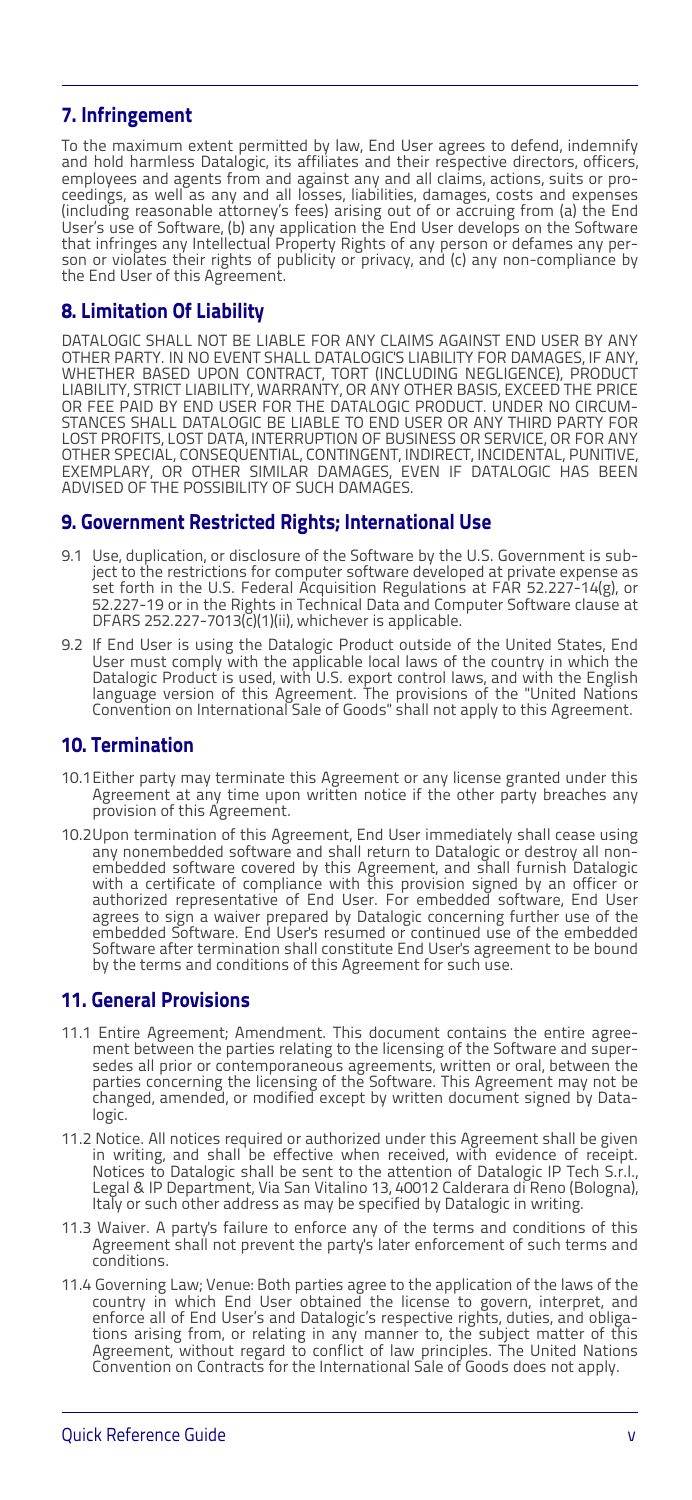All rights, duties, and obligations are subject to the courts of the country in which End User obtained the license. For licenses granted by Licensee who operates in the countries specified below, the following terms applies.

#### For Americas.

This Agreement is governed by the laws of the State of Oregon. This Agreement and the rights of the parties hereunder shall be governed by and con-strued in accordance with the laws of the State of Oregon U.S.A, without regard to the rules governing conflicts of law. The state or federal courts of the State of Oregon located in either Multnomah or Lane counties shall have exclusive jurisdiction over all matters regarding this Agreement, except that Datalogic shall have the right, at its absolute discretion, to initiate proceedings in the courts of any other state, country, or territory in which End User resides, or in which any of End User's assets are located. In the event an action is or in which any of End User's assets are located. In the event an action is brought to enforce the terms and conditions of this Agreement, the prevailing party shall be entitled to reasonable attorneys' fees, both at trial and on appeal.

#### For Europe, Middle East and Africa

This Agreement is governed by the laws of Italy. This Agreement and the rights of the parties hereunder shall be governed by and construed in accordance with the laws of Italy, without regard to the rules governing conflicts of law. Italian Court of Bologna shall have exclusive jurisdiction over all matters regarding this Agreement, except that Datalogic shall have the right, at its absolute discretion, to initiate proceedings in the courts of any other state, country, or territory in which End User resides, or in which any of End User's assets are located. In the event an action is brought to enforce the terms and conditions of this Agreement, the prevailing party shall be entitled to reason-able attorneys' fees, both at trial and on appeal.

#### For Asia- Pacific Countries

This Agreement is governed by the laws of the State of Hong Kong. This Agreement and the rights of the parties hereunder shall be governed by and construed in accordance with the laws of the State of Hong Kong without regard to the rules governing conflicts of law. The Court of Hong Kong shall have exclusive jurisdiction over all matters regarding this Agreement, except that Datalogic shall have the right, at its absolute discretion, to initiate pro-ceedings in the courts of any other state, country, or territory in which End User resides, or in which any of End User's assets are located. In the event an action is brought to enforce the terms and conditions of this Agreement, the prevailing party shall be entitled to reasonable attorneys' fees, both at trial and on appeal.

11.5 Attorneys' Fees. In the event an action is brought to enforce the terms and conditions of this Agreement, the prevailing party shall be entitled to reasonable attorneys' fees, both at trial and on appeal.

### <span id="page-7-0"></span>**Software Product Policy**

Datalogic reserves the right to ship its products with the latest version of software/firmware available. This provides our customers with the very latest in Datalogic software technology.

The only exception to this policy is when the buyer has a signed contract with Datalogic that clearly defines the terms and conditions for making software/firmware changes in products shipped to the buyer.

To arrange for a Software Maintenance and Support Agreement please contact your Datalogic sales person.

**<sup>-</sup> END -**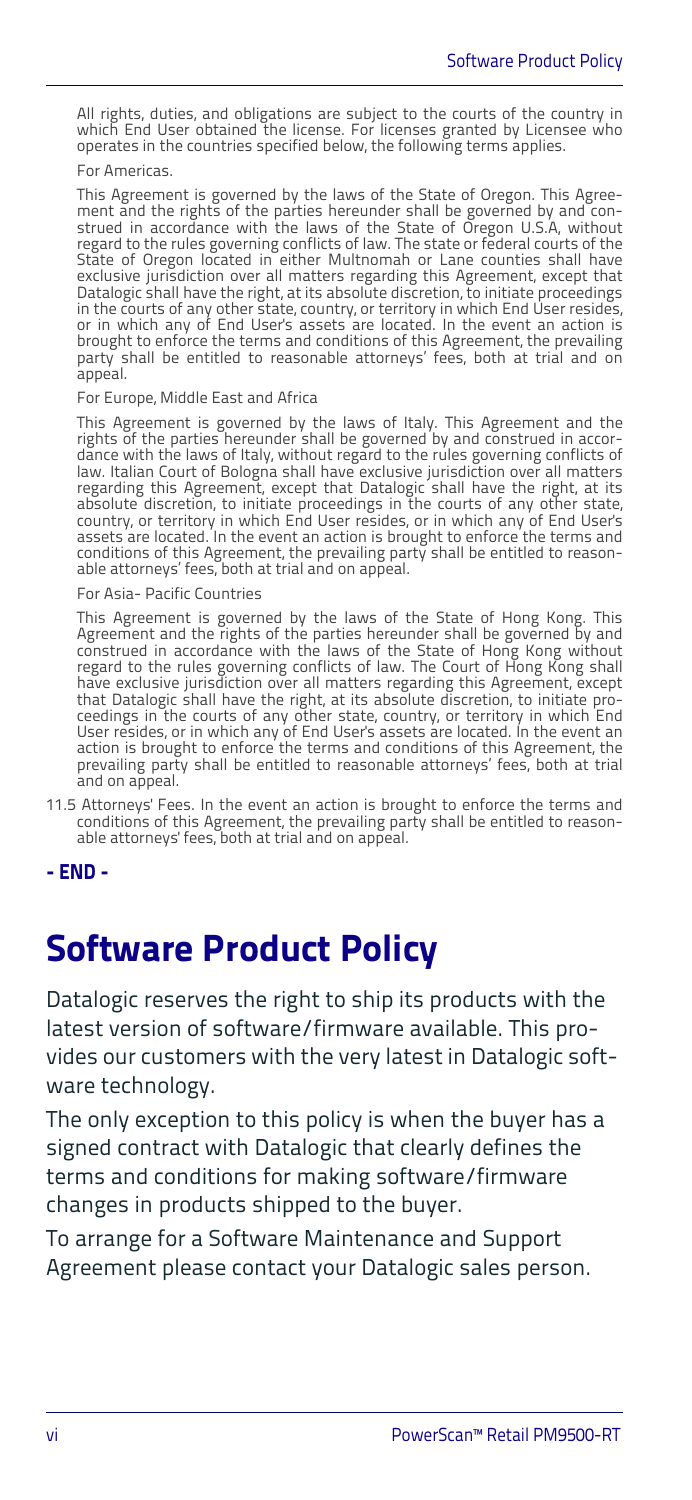# HH H H H 1823

# **Powerscan™ PM9500-RT**

## <span id="page-8-0"></span>**Description**

The PowerScan™ Retail 9500 series is the first handheld scanners family on the market capable of reading digital watermarks, including Digimarc® Barcode.

The PowerScan™ PM9500-RT is a feature-rich and rugged area imager reader. It is offered in several different models to better fit the different needs of each customer.

The table below shows the unique features of each model:

| Model P/N         | <b>Optical feature</b>                   |  |
|-------------------|------------------------------------------|--|
| PM9500-XX-YY-RT   | Standard optic, standard and low density |  |
|                   | codes                                    |  |
| PM9500-XX-DKYY-RT | Standard optic, standard and low density |  |
|                   | codes. Display and 16 keys keypad        |  |

### <span id="page-8-1"></span>**General Features**

| Omni-directional<br>Operating   | To read a symbol or capture an image, you sim-<br>ply aim the reader and pull the trigger. Since<br>the PowerScan™ PM9500-RT is a powerful<br>omni-directional reader, the orientation of the<br>symbol is not important.                                                                                                                                                                   |
|---------------------------------|---------------------------------------------------------------------------------------------------------------------------------------------------------------------------------------------------------------------------------------------------------------------------------------------------------------------------------------------------------------------------------------------|
| Decoding                        | Thanks to powerful algorithms, PowerScan™<br>PM9500-RT reliably decodes all major 1D (linear)<br>barcodes, 2D stacked codes (such as PDF417), 2D<br>matrix symbols (such as DataMatrix), postal<br>codes (such as POSTNET, PLANET). The data<br>stream — acquired from decoding a symbol — is<br>rapidly sent to the host. The reader is immedi-<br>ately available to read another symbol. |
| Formatting and<br>Concatenating | The string of a decoded code may be processed<br>according to either a simple or advanced data<br>formatting and be concatenated.                                                                                                                                                                                                                                                           |
| Autoscanning                    | An autoscan command causes the reader to<br>scan continuously and to monitor the central<br>zone of its reading area.                                                                                                                                                                                                                                                                       |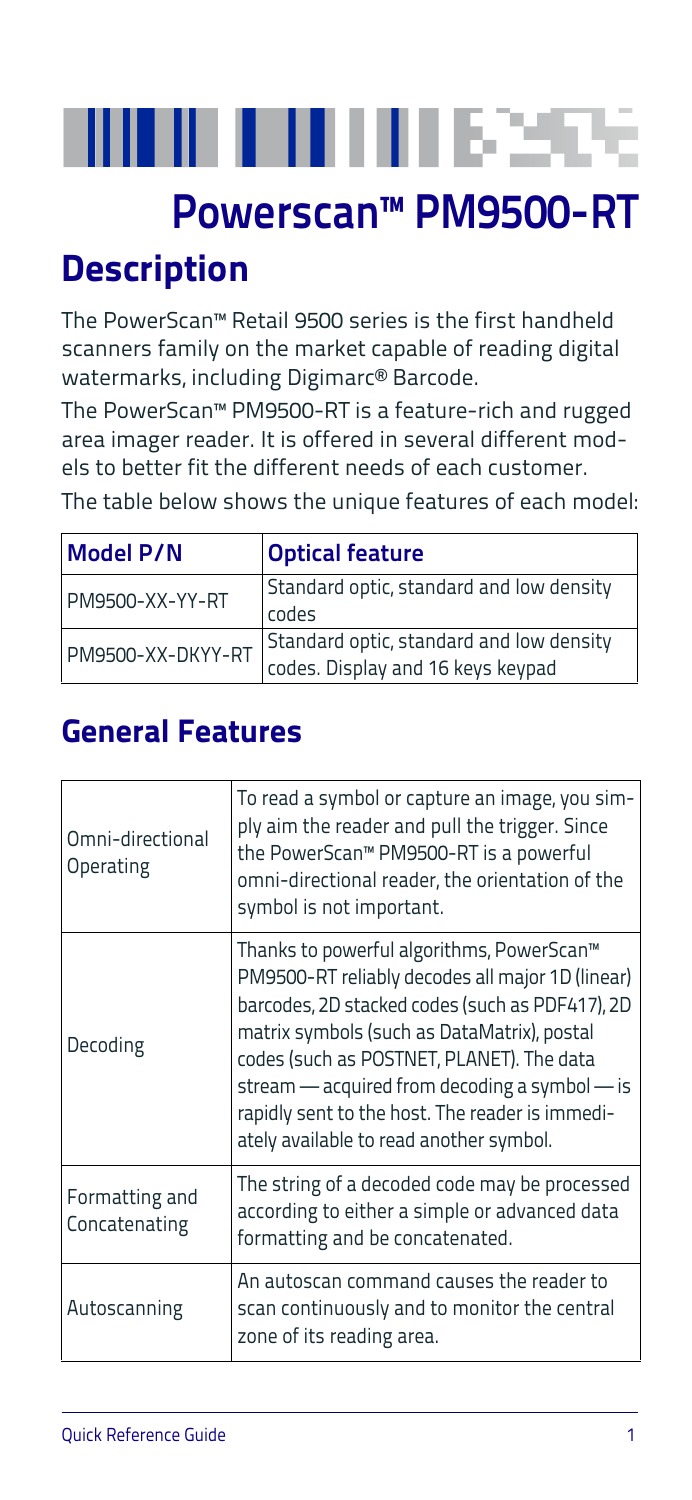| <b>Flash Memory</b>                  | Flash technology allows you to upgrade the<br>PowerScan™ PM9500-RT reader as new sym-<br>bologies are supported or as new features<br>become available.                                                                                                                                                                       |
|--------------------------------------|-------------------------------------------------------------------------------------------------------------------------------------------------------------------------------------------------------------------------------------------------------------------------------------------------------------------------------|
| <b>USA Driver License</b><br>Parsing | The reader can be set up to select and output a<br>subset of data elements from USA Driver<br>License PDF417 barcodes. This feature can be<br>enabled using either Datalogic Aladdin <sup>™</sup> or the<br>barcodes in the USA Driver License Parsing<br>Quick Reference Guide (QRG), available on the<br>Datalogic website. |

# <span id="page-9-0"></span>**Using the PowerScan™ PM9500-RT**

The PowerScan™ PM9500-RT normally functions by capturing and decoding bar codes. The reader is equipped with an internal Motionix™ motion-sensing function which activates the aiming system on device motion. The intelligent aiming system indicates the field of view which should be positioned over the bar code:

### **Table 1. Aiming System**



The field of view indicated by the aiming system will be smaller when the reader is closer to the bar code and larger when it is farther from the code. Symbologies with smaller bars or elements (mil size) should be read closer to the unit. Symbologies with larger bars or elements (mil size) should be read farther from the unit.

If the entire bar code is within the aiming field, you will get a good read. Successful reading is signaled by an audible tone plus a good-read green spot LED indicator.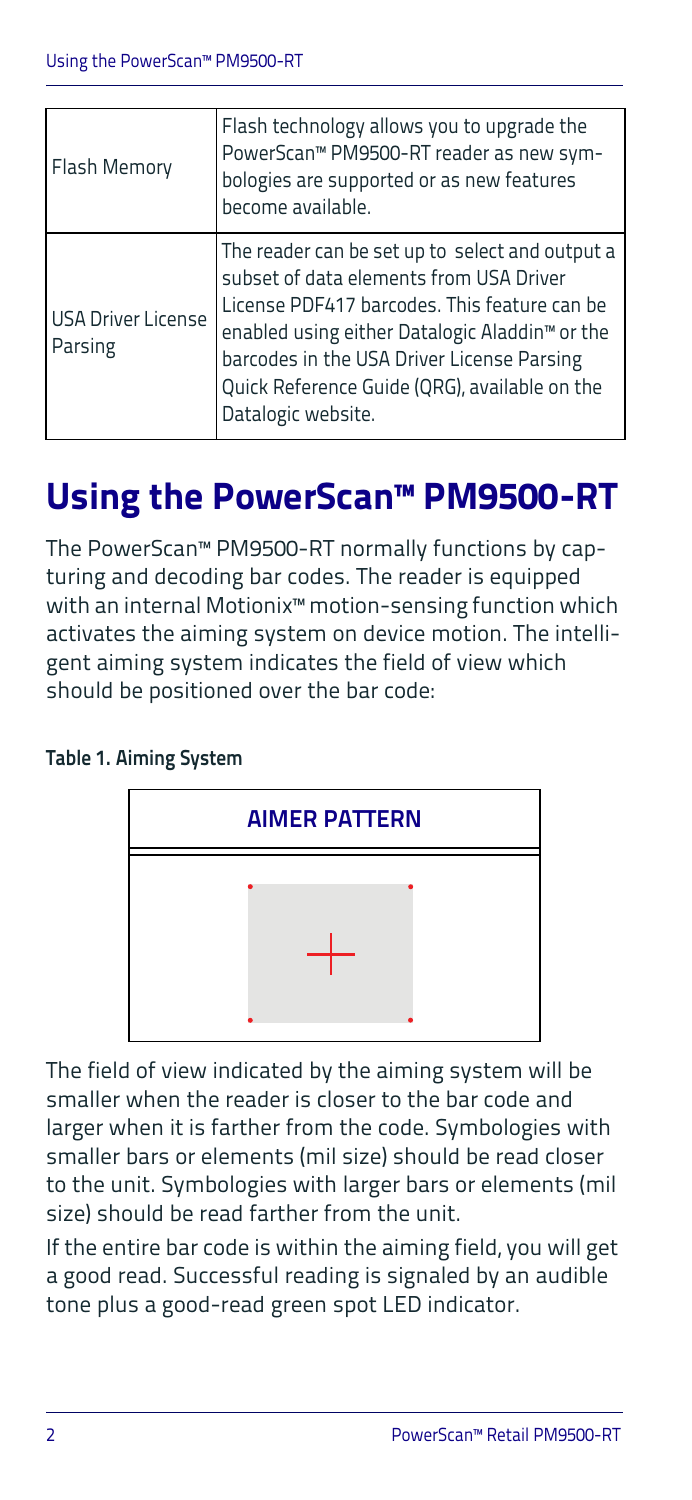Reference the PowerScan™ 9500 Product Reference Guide (PRG) for more information about this feature and other programmable settings.

### <span id="page-10-0"></span>**Installing the Battery Pack**

To install, charge and/or do any other action on the battery, follow the instructions in this manual.



**To charge the Battery Pack, [See "Charging](#page-13-0) [the Batteries" on page 6.](#page-13-0)**

**Datalogic recommends annual replacement of rechargeable battery packs to ensure maximum performance.**



**Do not discharge the battery using any device except for the scanner. When the battery is used in devices other than the designated product, it may damage the battery or reduce its life expectancy. If the device causes an abnormal current to flow, it may cause the battery to become hot, explode or ignite and cause serious injury.**

**Lithium-ion battery packs may get hot, explode or ignite and cause serious injury if exposed to abusive conditions. Be sure to follow the safety warnings that follow:**

- **Do not place the battery pack in fire or heat.**
- **Do not connect the positive terminal and negative terminal of the battery pack to each other with any metal object (such as wire).**
- **Do not carry or store the battery pack together with metal objects.**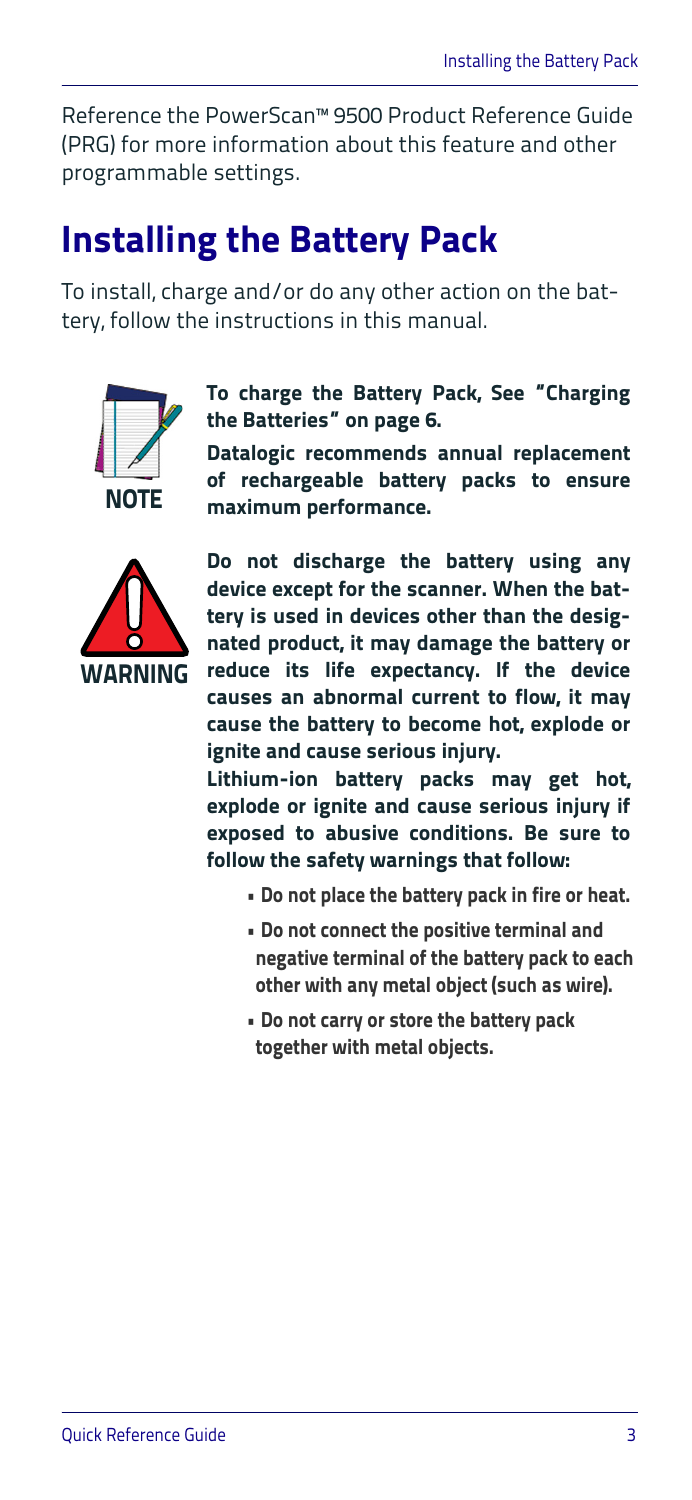

- **Do not pierce the battery pack with nails, strike it with a hammer, step on it or otherwise subject it to strong impacts or shocks.**
- **Do not solder directly onto the battery pack.**
- **Do not expose the battery pack to liquids, or allow the battery to get wet.**
- **Do not apply voltages to the battery pack contacts.**

**In the event the battery pack leaks and the fluid gets into your eye, do not rub the eye. Rinse well with water and immediately seek medical care. If left untreated, the battery fluid could cause damage to the eye.**

**Always charge the battery at 32° – 113°F (0° - 45°C) temperature range.**

**Use only the authorized power supplies, battery pack, chargers, and docks supplied by your Datalogic reseller. The use of any other power supplies can damage the device and void your warranty.** 

**Do not disassemble or modify the battery. The battery contains safety and protection devices, which, if damaged, may cause the battery to generate heat, explode or ignite.**

**Do not place the battery in or near fire, on stoves or other high temperature locations.**

**Do not place the battery in direct sunlight, or use or store the battery inside cars in hot weather. Doing so may cause the battery to generate heat, explode or ignite. Using the battery in this manner may also result in a loss of performance and a shortened life expectancy.**

**Do not place the battery in microwave ovens, high-pressure containers or on induction cookware.**

**Immediately discontinue use of the battery if, while using, charging or storing the battery, the battery emits an unusual smell, feels hot, changes color or shape, or appears abnormal in any other way.**

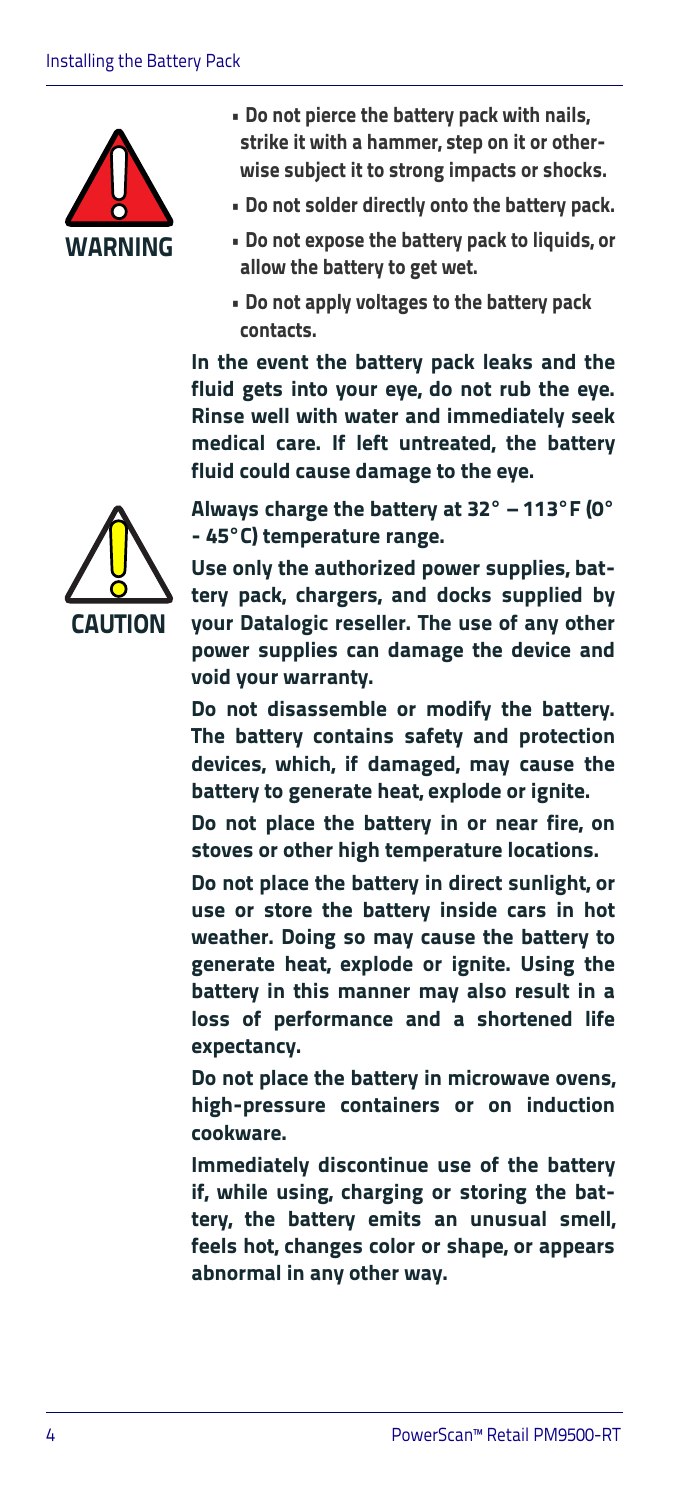

**Do not replace the battery pack when the device is turned on.** 

**Do not remove or damage the battery pack's label.** 

**Do not use the battery pack if it is damaged in any part. Battery pack usage by children should be supervised.** 

As with other types of batteries, Lithium-Ion (LI) batteries will lose capacity over time. Capacity deterioration is noticeable after one year of service whether the battery is in use or not. It is difficult to precisely predict the finite life of a LI battery, but cell manufacturers rate them at 500 charge cycles. In other words, the batteries should be expected to take 500 full discharge / charge cycles before needing replacement. This number is higher if partial discharging / recharging is adhered to rather than full / deep discharging.

The typical manufacturer advertised useful life of LI batteries is one to three years, depending on usage and number of charges, etc., after which they should be removed from service, especially in mission critical applications. Do not continue to use a battery that is showing excessive loss of capacity, it should be properly recycled / disposed of and replaced. For most applications, batteries should be replaced after one year of service to maintain customer satisfaction and minimize safety concerns.

Collect and recycle waste batteries separately from the device in comply with European Directive 2006/66/EC, 2011/65/EU, 2002/96/EC, 2012/19/EU, and subsequent modifications, US and China regulatory and others laws and regulations about the environment.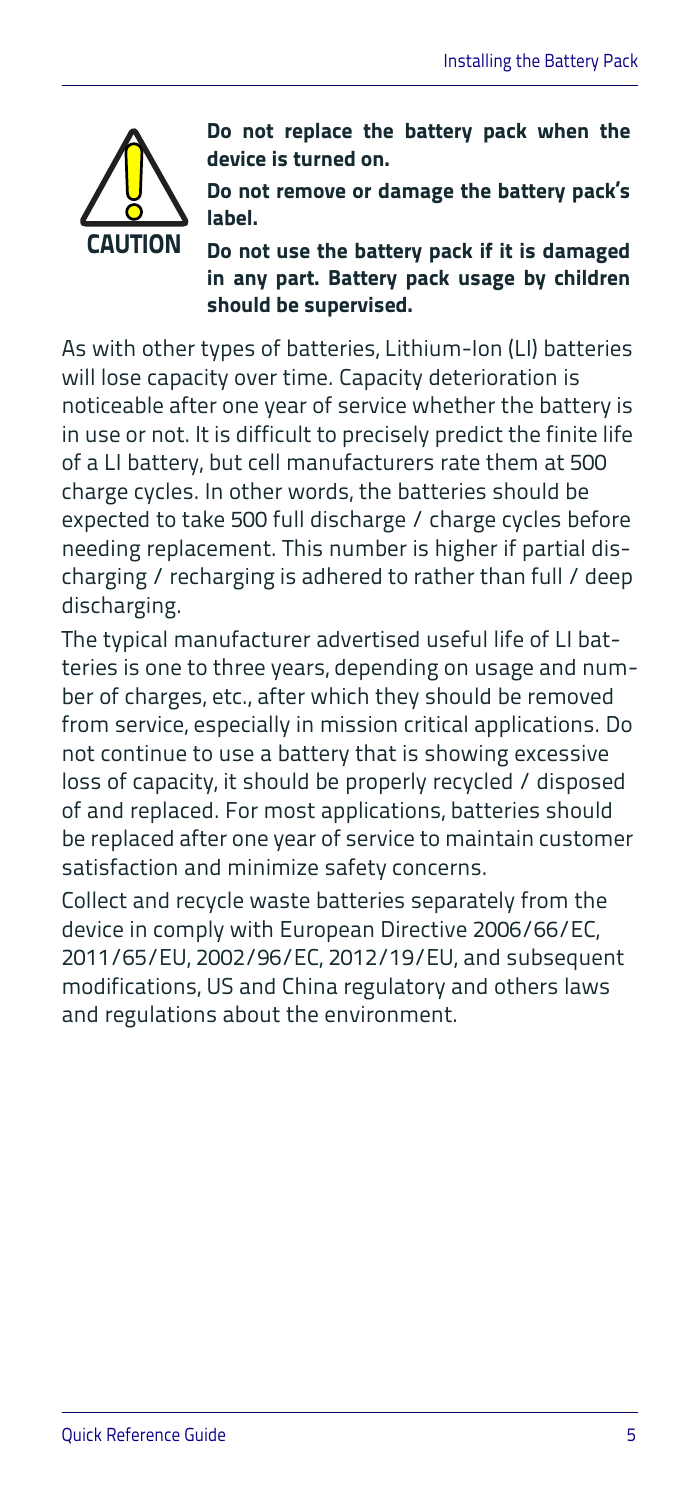### <span id="page-13-0"></span>**Charging the Batteries**

Once the BC 90x0 is powered, you can charge the reader's batteries. Place the PowerScan™ M9500 into the BC 90x0 cradle. The Reader LED on the cradle/battery charger turns red. The battery is completely charged when the Reader LED on the cradle/battery charger turns green.

### <span id="page-13-1"></span>**Changing the Batteries**

### **Fixed Pack Models**

- 1. Unscrew the bottom of the handle as shown to release the battery.
- 2. Pull down to remove the battery.



### **Removable Pack models**

- 1. Push the button at the bottom of the handle as shown to release the battery.
- 2. Pull down to remove the battery.

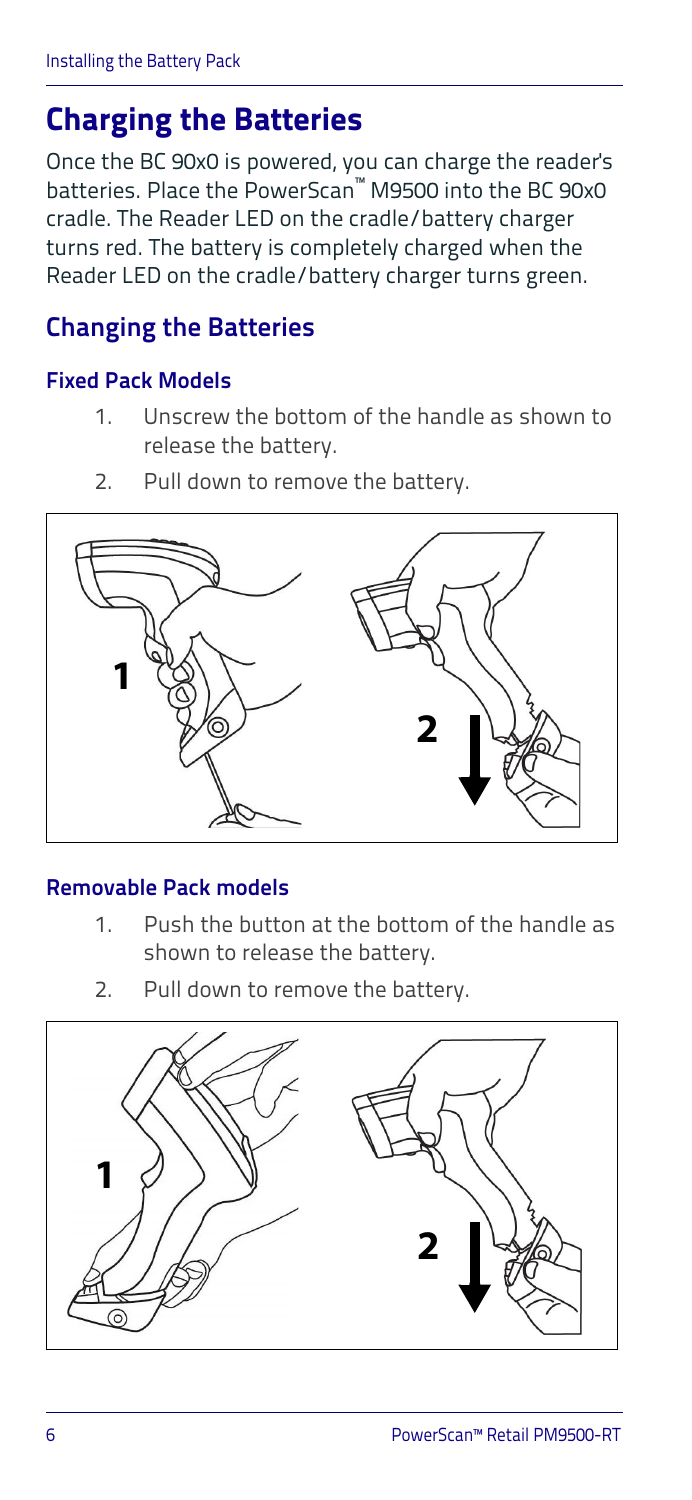

**Do not incinerate, disassemble, short terminals or expose to high temperature. Risk of fire, explosion. Use specified charger only. Risk of explosion if the battery is replaced by an incorrect type. Dispose of the batteries as required by the relevant laws in force.**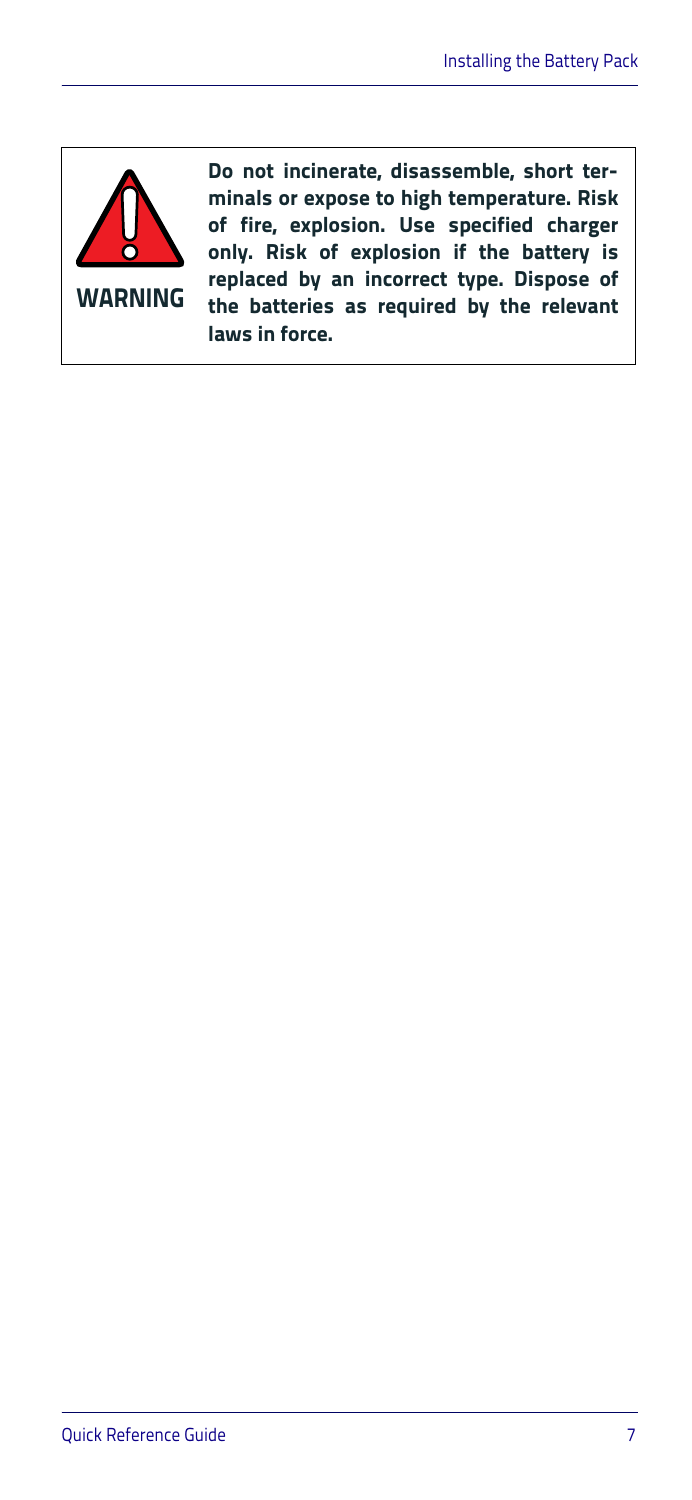# <span id="page-15-0"></span>**Programming**

The reader is factory-configured with a set of standard default features. Customize your reader through use of the programming bar codes available in the PowerScan™ PM9500-RT. Check the corresponding features section for your interface, and also the Data Editing and Symbologies chapters of the PRG.

### <span id="page-15-1"></span>**Using Programming Bar Codes**

This manual contains bar codes which allow you to reconfigure your reader. Some programming bar code labels, like the "Reset Default Settings" on page 8, require only the scan of that single label to enact the change.

Other bar codes require the reader to be placed in Programming Mode prior to scanning them. Scan an ENTER/ EXIT bar code once to enter Programming Mode; scan the desired parameter settings; scan the ENTER/EXIT bar code again to accept your changes, which exits Programming Mode and returns the reader to normal operation.

## <span id="page-15-2"></span>**Configure Other Settings**

Additional programming bar codes are available in the PRG to allow for customizing programming features. If your installation requires different programming than the standard factory default settings, refer to the PRG.

## <span id="page-15-3"></span>**Resetting Product Defaults**

If you aren't sure what programming options are in your reader, or you've changed some options and want custom factory settings restored, scan the bar code below to reset the reader to initial configuration. Reference the PRG for other options, and a listing of standard factory settings.



**Factory defaults are based on the interface type. Be sure your reader is configured for the correct interface before scanning this label.** 



Reset Default Settings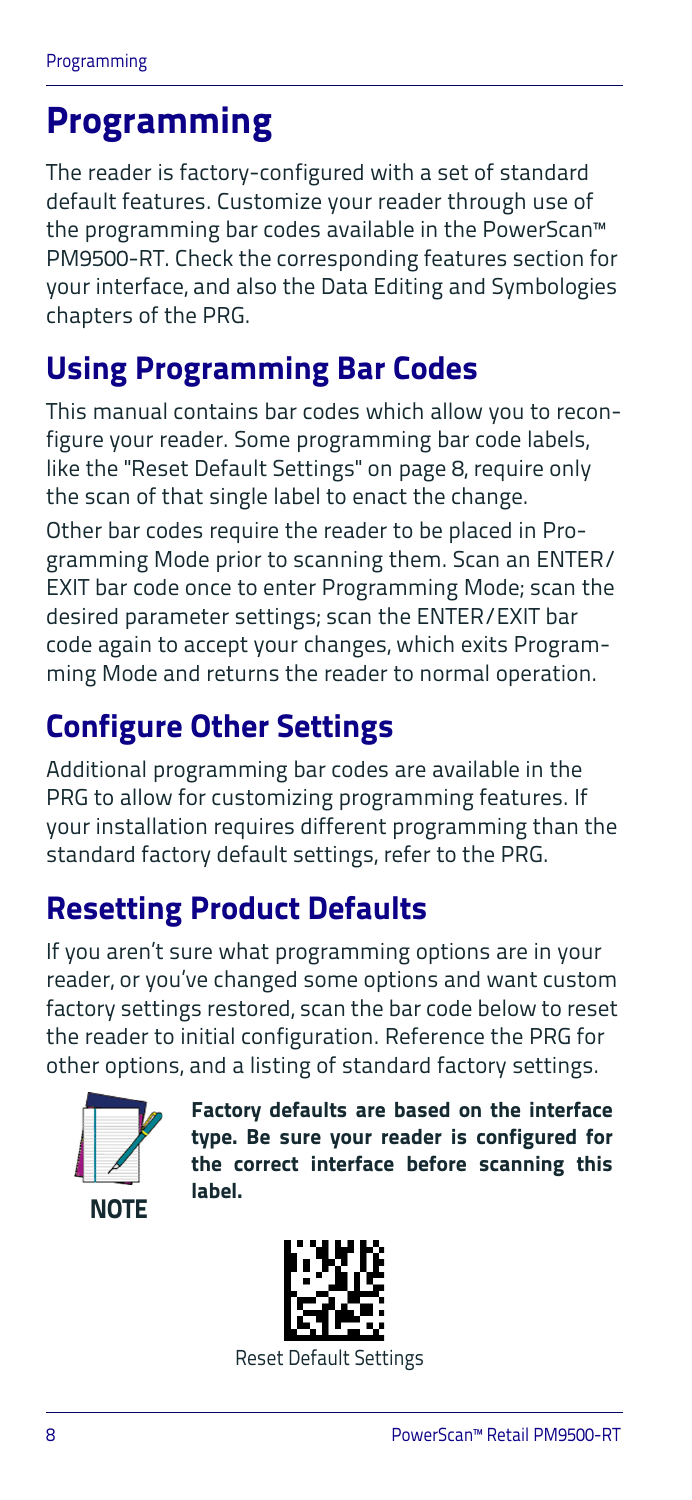### <span id="page-16-0"></span>**Compatibility with the PowerScan™ 8000 family**

The PM9500-RT can be programmed to operate in a mode compatible with the PowerScan™ 8000 family. For further details and for the relevant configuration strings and labels, refer to the PRG.

## <span id="page-16-1"></span>**Set Date and Time**

1. Scan the Enter/Exit Programming bar code below to set date and time.



### ENTER/EXIT PROGRAMMING MODE

2. Scan the Set Date bar code + six digits for Year, Month and Day (YYMMDD) from the [Hex-](#page-35-0)[Numeric Keypad on page 28.](#page-35-0)



3. Scan Set Time + six digits for Hours, Minutes and Seconds (HHMMSS) from the [Hex-Numeric Key](#page-35-0)[pad on page 28](#page-35-0).



4. Scan the Enter/Exit Programming bar code to complete.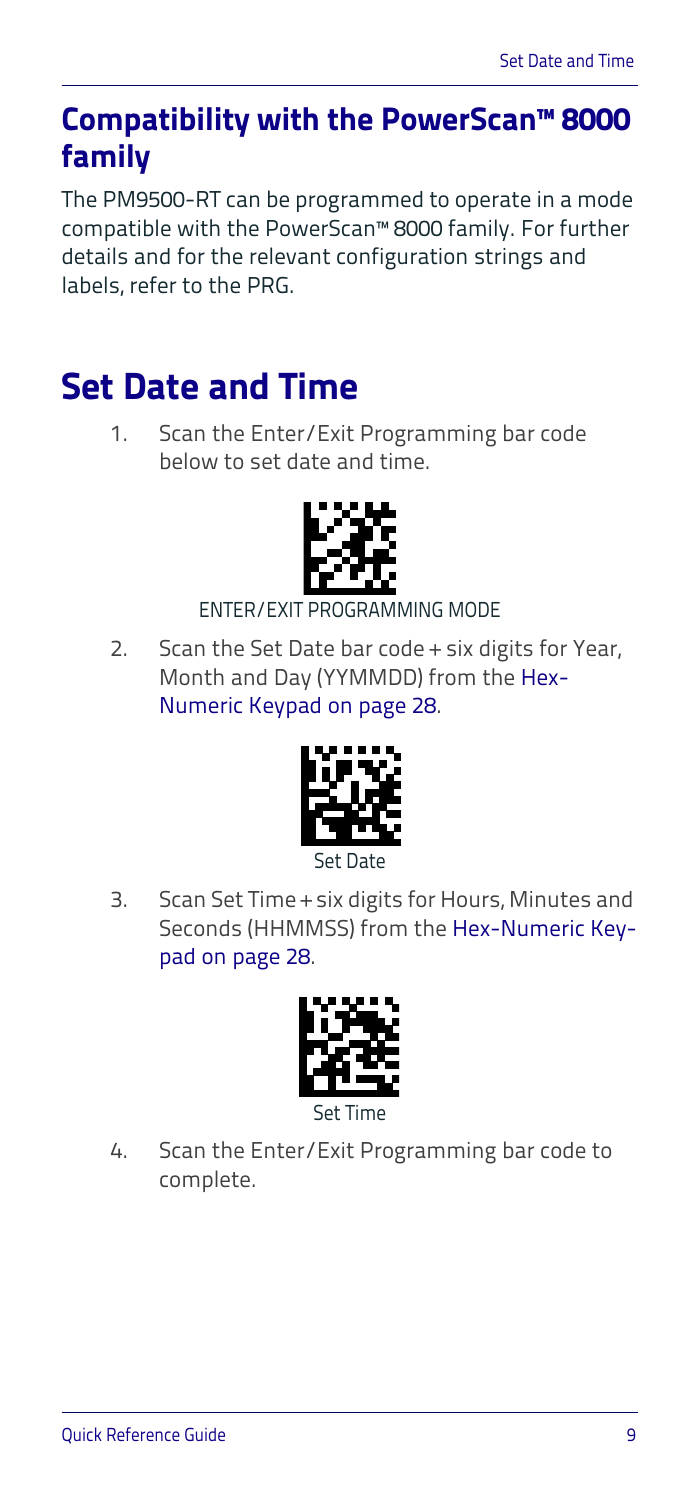# <span id="page-17-0"></span>**Linking the Reader**

### <span id="page-17-1"></span>**Link Datalogic RF Devices to Base**

For RF devices, before configuring the interface it is necessary to link the handheld with the base.

To link the handheld and the base, press the trigger to wake up the handheld, and mount it on the base. If the reader was previously linked to another base, you must first scan the **Unlink** bar code before re-linking to the new base.



# <span id="page-17-2"></span>**Power Off**

Scan the bar code below to shut off power to the BT handheld until the next trigger pull.



PowerOff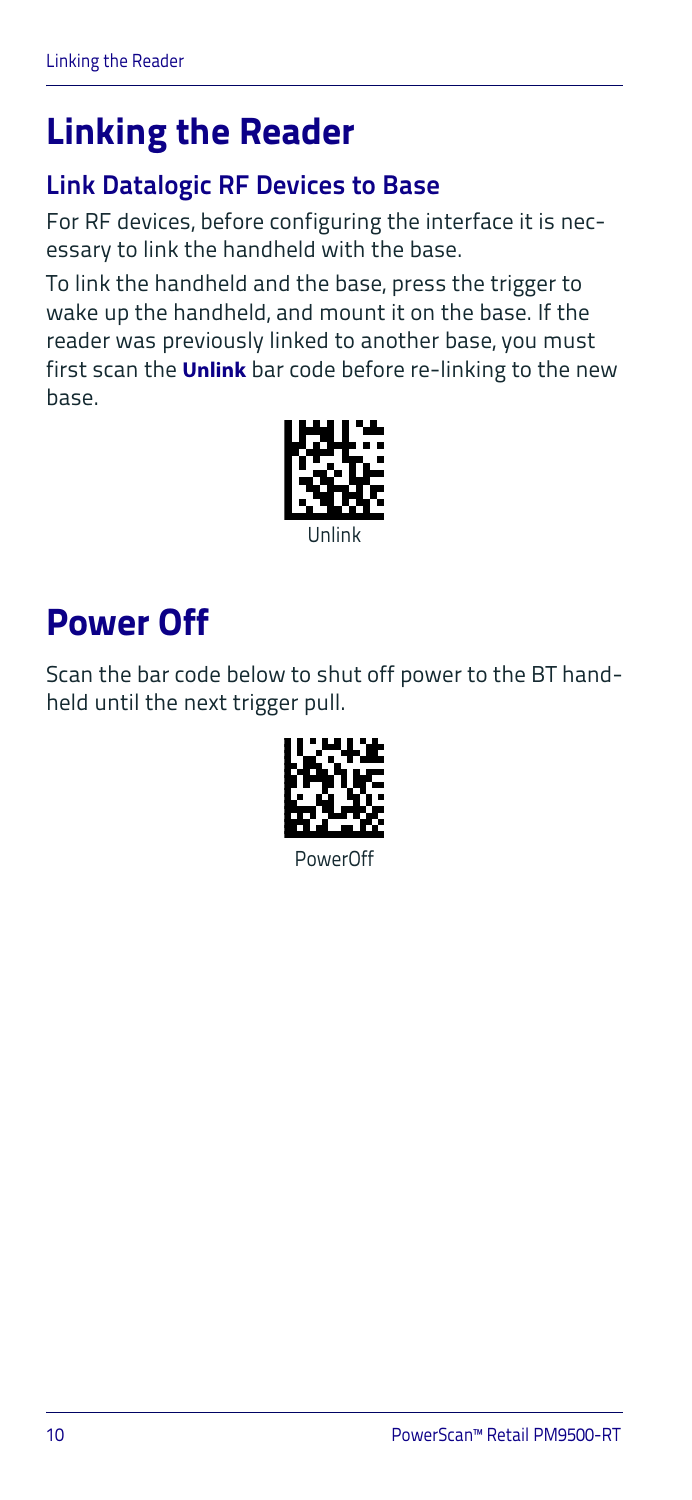## <span id="page-18-0"></span>**Reading Parameters**

Move the reader toward the target and center the aiming pattern and illumination system to capture and decode the image. See [Using the PowerScan™ PM9500-RT on](#page-9-0)  [page 2](#page-9-0) for more information.

The aiming system will briefly switch off after the acquisition time, and if no code is decoded will switch on again before the next acquisition. The illuminator will remain on until the symbol is decoded.

As you read code symbols, adjust the distance at which you are holding the reader.

### <span id="page-18-1"></span>**Good Read Green Spot Duration**

Successful reading can be signaled by a good read green spot. Use the bar codes that follow to specify the duration of the good read pointer beam after a good read.

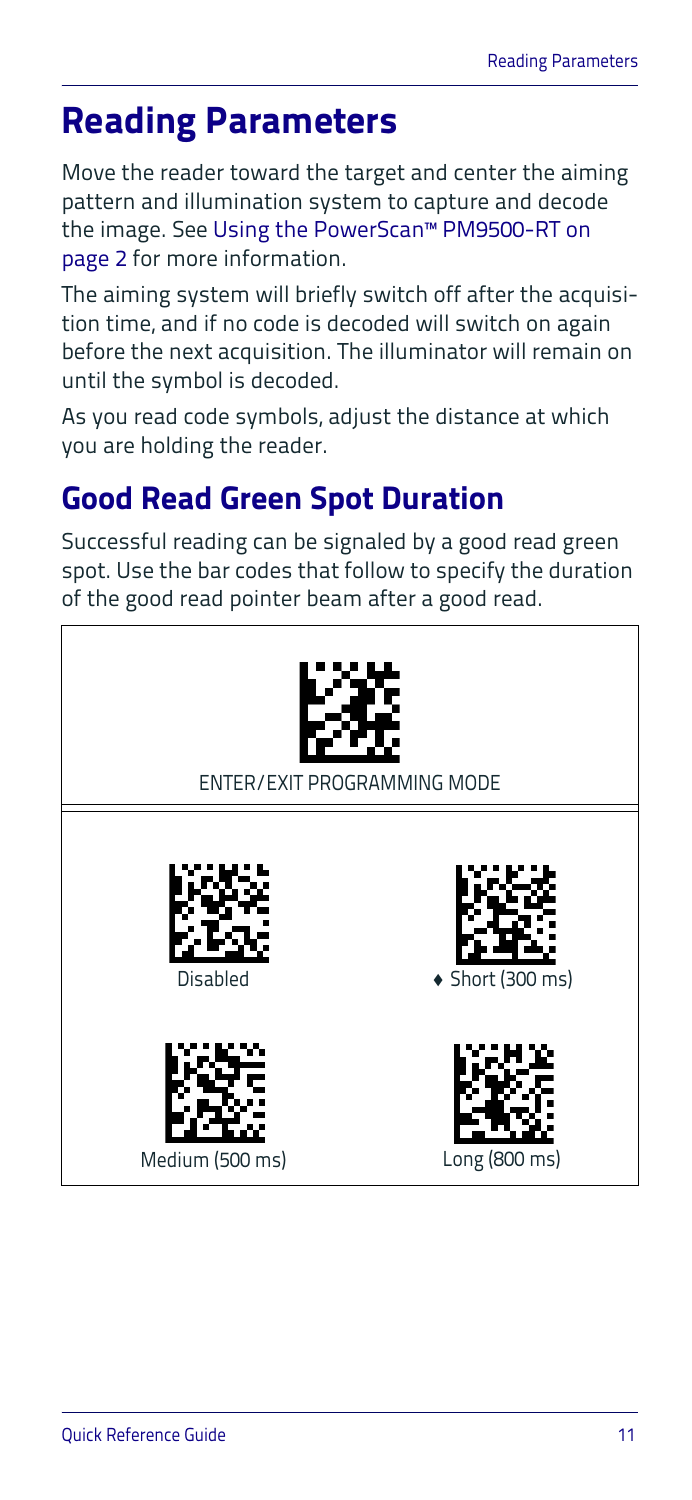# <span id="page-19-0"></span>**Digital Watermark Reading**



ENTER/EXIT PROGRAMMING MODE



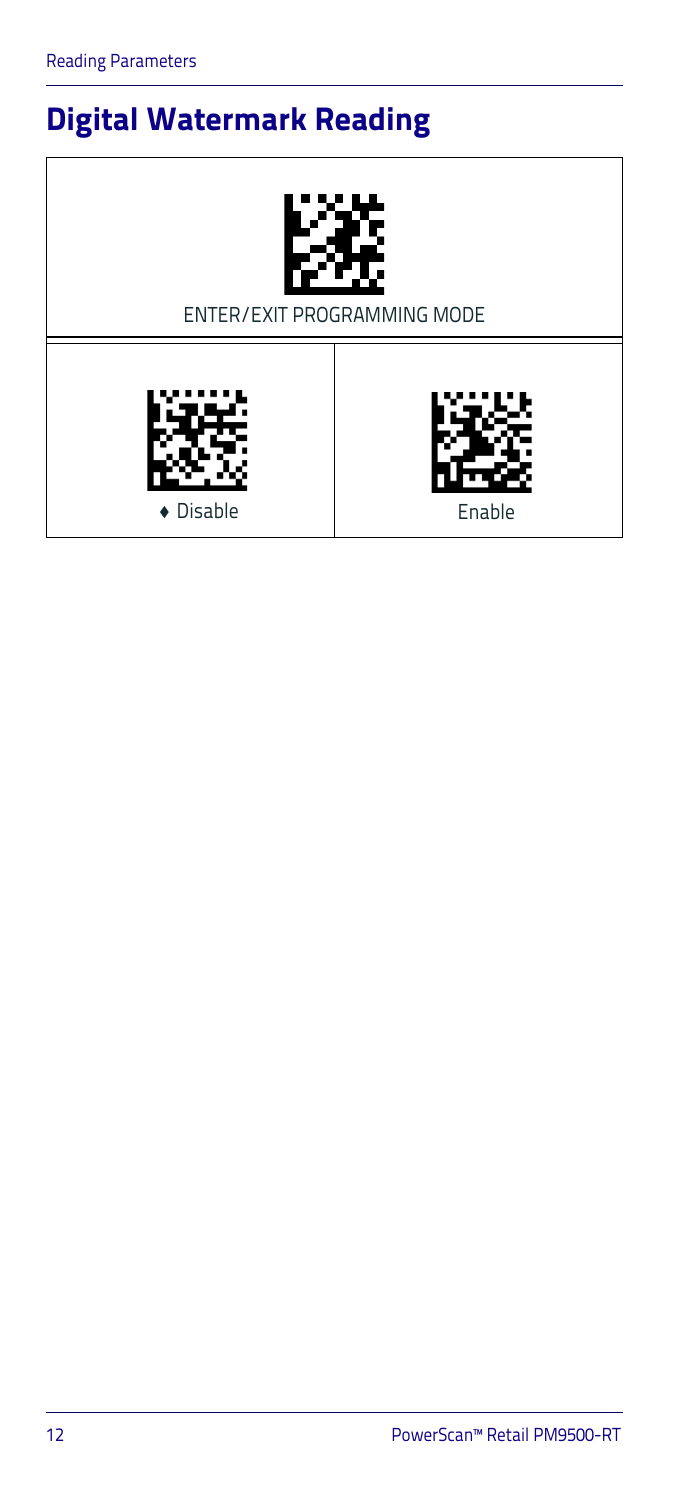# <span id="page-20-0"></span>**Operating Mode**

### <span id="page-20-1"></span>**Scan Mode**

The imager can be set to operate in one of several scanning modes. See the PRG for more information and settings for any of the options:

**Trigger Single (Default) —** When the trigger is pulled, scanning is activated until one of the following occurs:

- a programmable duration<sup>1</sup> has elapsed
- a label has been read
- the trigger is released

**Trigger Hold Multiple —** When the trigger is pulled, scanning starts and the product scans until the trigger is released or "maximum scan on time"1 has elapsed. Reading a label does not disable scanning. Double Read Time $out<sup>1</sup>$  prevents undesired multiple reads in this mode.

**Trigger Pulse Multiple —** When the trigger is pulled and released, scanning is activated until programmable duration $^1$  has elapsed or the trigger has been pulled again to transition to another state. Double Read Timeout<sup>1</sup> prevents undesired multiple reads while in this mode.

**Flashing —** The reader flashes<sup>1</sup> on and off regardless of the trigger status.

**Always On —** No trigger pull is required to read a bar code. Scanning is continually on. If the trigger is pulled, the reader acts as if it is in Trigger Single (Default) Mode. Double Read Timeout<sup>1</sup> prevents undesired multiple reads while in this mode.

**Stand Mode —** No trigger pull is required to read a bar code. Scanning is turned on automatically when an item is placed in reader's field of view. If the trigger is pulled, the reader acts as if it is in Single Read mode. Double Read Timeout<sup>1</sup> prevents undesired multiple reads while in this mode.

<sup>1.</sup> See the Product Reference Guide (PRG) for more information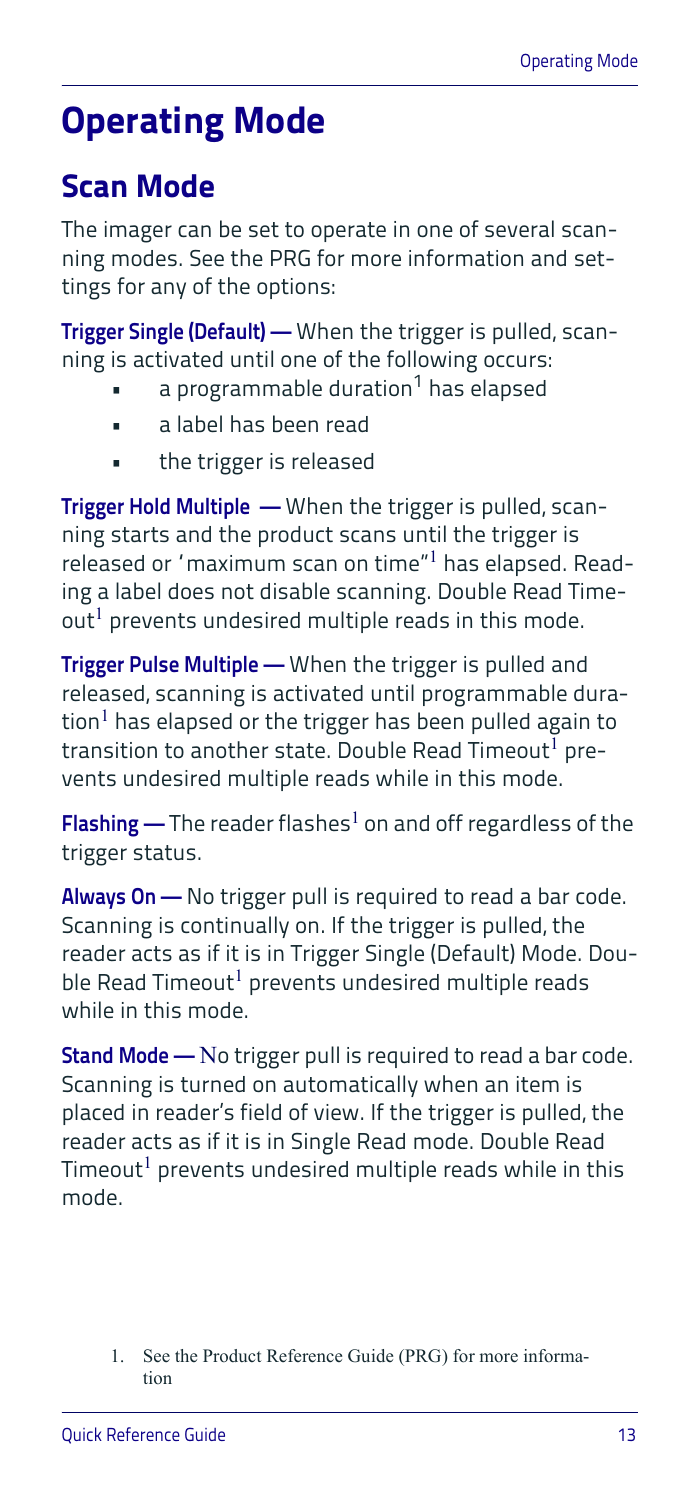### **Operating Mode (continued)**



ENTER/EXIT PROGRAMMING MODE



 $\triangle$  Scan Mode = Trigger Single



Scan Mode = Trigger Pulse Multiple



Scan Mode = Trigger Hold Multiple





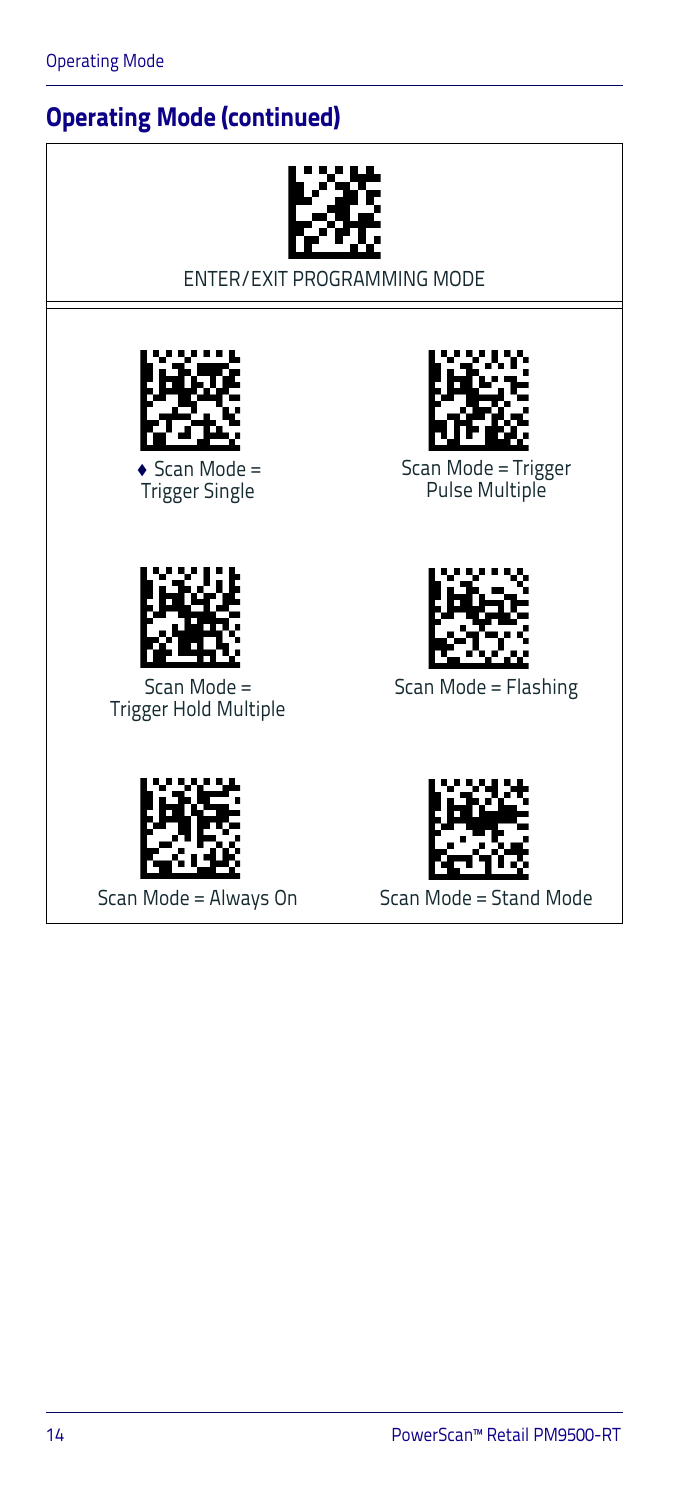### <span id="page-22-0"></span>**Motion Aiming Control**

This feature configures the ability of the scanner to Enable/Disable the Aiming system when motion is detected (Motionix™ motion-sensing technology). Scan the Enter/Exit Programming bar code above, then either of the bar codes below.





Motion Aiming Control = Enable Motion Aiming Control = Disable

# <span id="page-22-1"></span>**Pick Mode**

Pick Mode is a Decoding and Transmission process where bar codes that are not within the configurable distance from the center of the aiming pattern are not acknowledged or transmitted to the host. It is active only in Trigger Single mode. If the scanner switches to a different Read Mode, Pick Mode is automatically disabled.



**This feature is not compatible with Multiple Labels Reading in a Volume. See the PRG for more information.** 



ENTER/EXIT PROGRAMMING MODE



 $\bullet$  Plck Mode = Disable



Pick Mode = Enable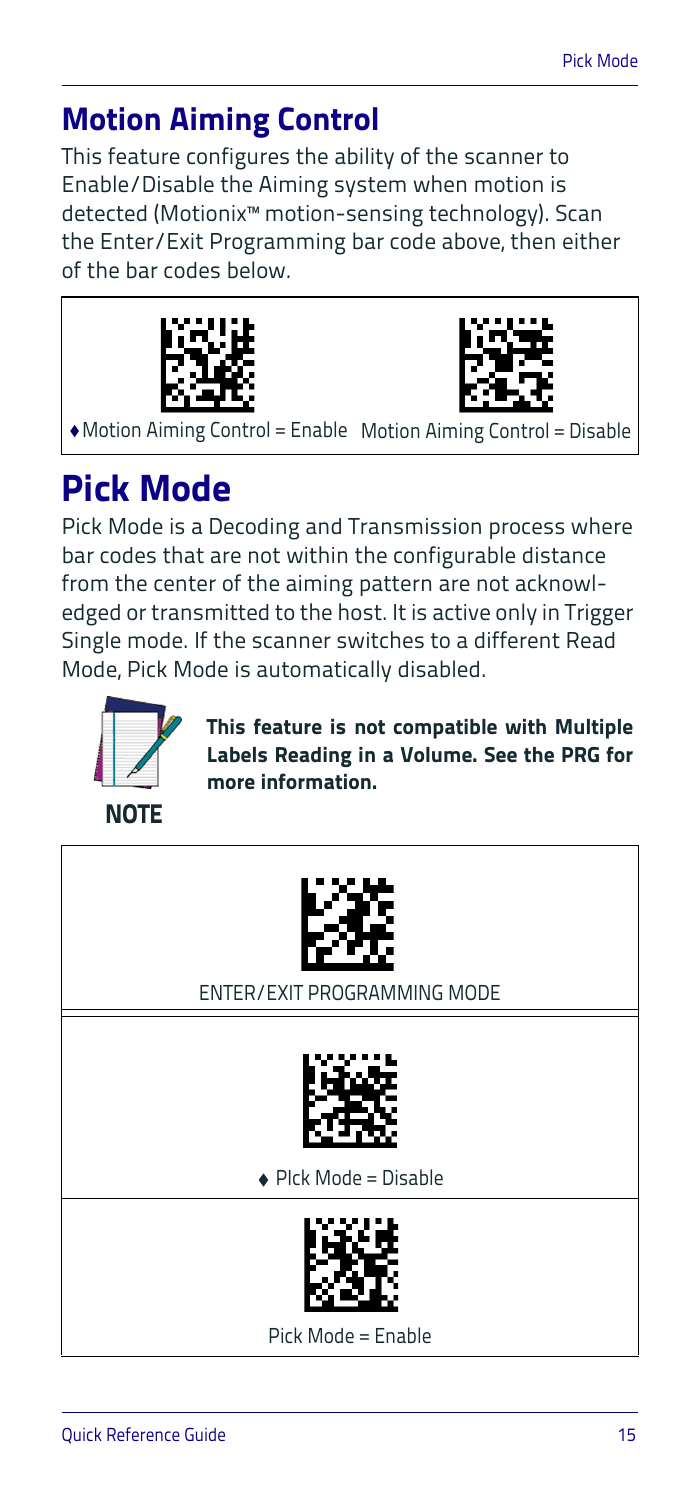# <span id="page-23-0"></span>**Multiple Label Reading**

The reader offers a number of options for multiple label reading. See the PRG or software configuration tool for descriptions of these features and programming labels.

# <span id="page-23-1"></span>**Technical Specifications**

The following tables contain Physical and Performance Characteristics, User Environment and Regulatory information.

| ltem                                                 | <b>Description</b>                                                                                  |  |
|------------------------------------------------------|-----------------------------------------------------------------------------------------------------|--|
| PHYSICAL CHARACTERISTICS                             |                                                                                                     |  |
| Dimensions                                           | Height: 212 mm<br>Length: 110 mm<br>Width: 74 mm                                                    |  |
| Weight                                               | 395 g                                                                                               |  |
| <b>ELECTRICAL CHARACTERISTICS</b>                    |                                                                                                     |  |
| <b>Battery Type</b>                                  | Li-lon battery pack                                                                                 |  |
| Charge time for                                      | 4 hours with external power supply adapter <sup>a</sup>                                             |  |
| full charge from<br>full discharge                   | Typical 10 hours with Host power (in this<br>case no supply adapter is needed) <sup>a</sup>         |  |
| Operating<br>autonomy (con-<br>tinuous reading)      | 30,000 reads (typical)                                                                              |  |
| Cradle consump-<br>tion and DC input<br>supply range | Volt 10-30 VDC; Power <8W <sup>b</sup> ;<br>Max 500mA when in host/bus powered<br>mode <sup>b</sup> |  |

a. Charge Times are much lower when battery is within daily typical operating condition.

<span id="page-23-2"></span>b. Typical input current measured under factory default configuration.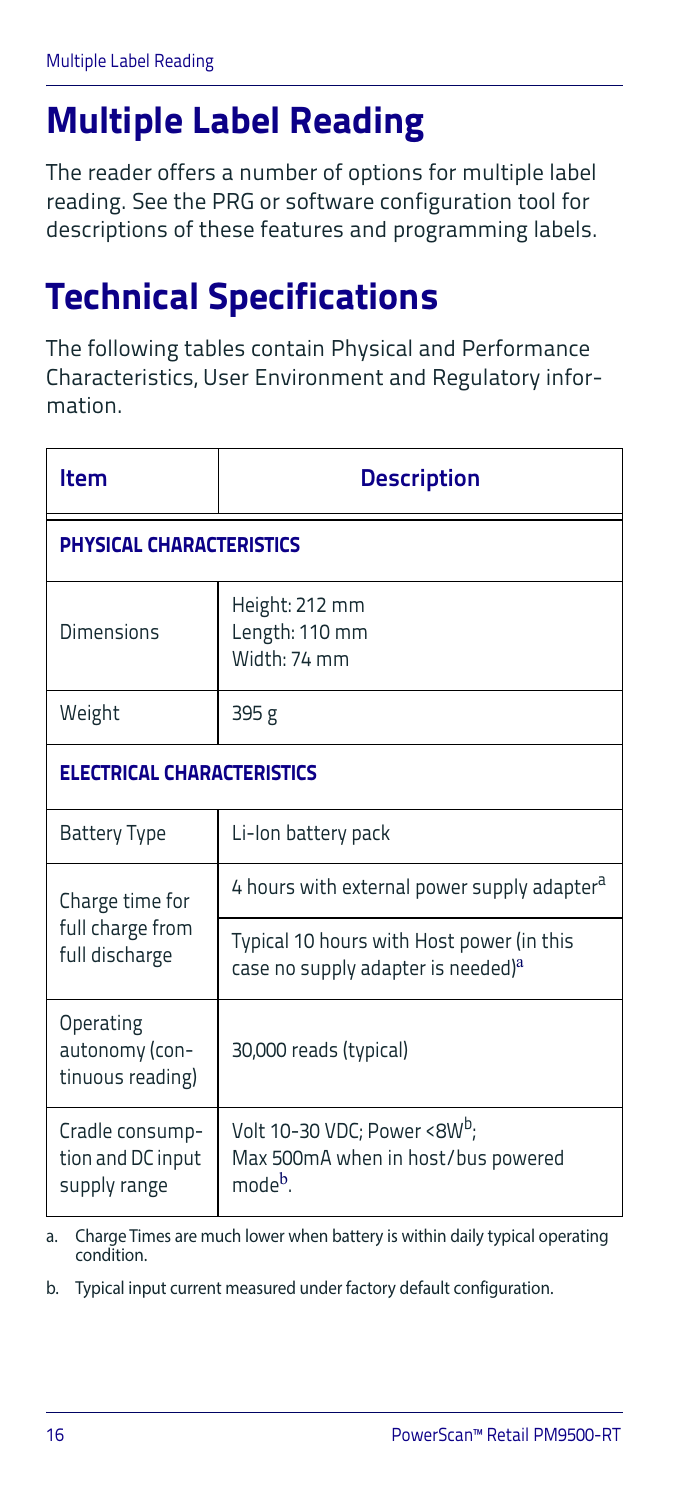| <b>PERFORMANCE CHARACTERISTICS</b>    |                                                          |  |
|---------------------------------------|----------------------------------------------------------|--|
| Light Source                          | LED                                                      |  |
| Roll (Tilt) Tolerance                 | $±180^{\circ}$                                           |  |
| Pitch Tolerance                       | $±40^{\circ}$                                            |  |
| Skew (Yaw) Toler-<br>ance             | $±40^{\circ}$                                            |  |
| Print Contrast Mini-<br>mum           | 15% minimum reflectance                                  |  |
| Resolution                            | Max resolution 1D: 4 mils<br>Max resolution 2D: 7.5 mils |  |
| DEPTH OF FIELD (TYPICAL) <sup>A</sup> |                                                          |  |
| <b>Symbology</b>                      | <b>Working Ranges</b>                                    |  |
| Code 39                               | 4 mils: 6-17 cm<br>20 mils: 4-55 cm<br>40 mils: 4-85 cm  |  |
| <b>EAN 13</b>                         | 13 mils: 4-48 cm                                         |  |
| <b>PDF-417</b>                        | 10 mils: 2-25 cm                                         |  |
| <b>DataMatrix</b>                     | 7.5 mils: 7-14 cm<br>10 mils: 4-18 cm                    |  |

a. 13 mils DOF based on EAN. All other 1D codes are Code 39. All labels grade A,300 lux ambient light, 20°C, label inclination 10°

### **DECODE CAPABILITY**

#### **1D BAR CODES**

GS1 Databar linear codes, UPC/EAN (A,E,13,8), UPC/EAN with P2/P5 Addons, UPC/EAN Coupons, ISBN, Code128, EAN128, ISBT128, Code39, Code39 Full ASCII, Code39 CIP, Code 32, Codabar, Interleaved 2 of 5, IATA, Industrial 2 of 5, Standard 2 of 5, Code11, MSI, Plessey, Code 93, Follet 2/5

#### **2D / STACKED CODES**

DataMatrix, MaxiCode and QR Codes (QR, Micro QR and Multiple QR codes), Aztec

- Postal codes including:

 Australian Post, China Post, Japanese Post, KIX Post, Planet Code, Postnet, Royal Mail Code (RM45CC), IMB

- stacked codes including EAN/JAN Composites; GS1 Databar Composites, GS1 Databar Expanded Stacked; GS1 DataBar Stacked; GS1 DataBar Stacked Omnidirectional; MacroPDF; Micro PDF417;

PDF417; UPC A/E Composites, French CIP13, Grid Matrix(Chinese) code

Interfaces Supported RS-232, Keyboard Wedge, and USB.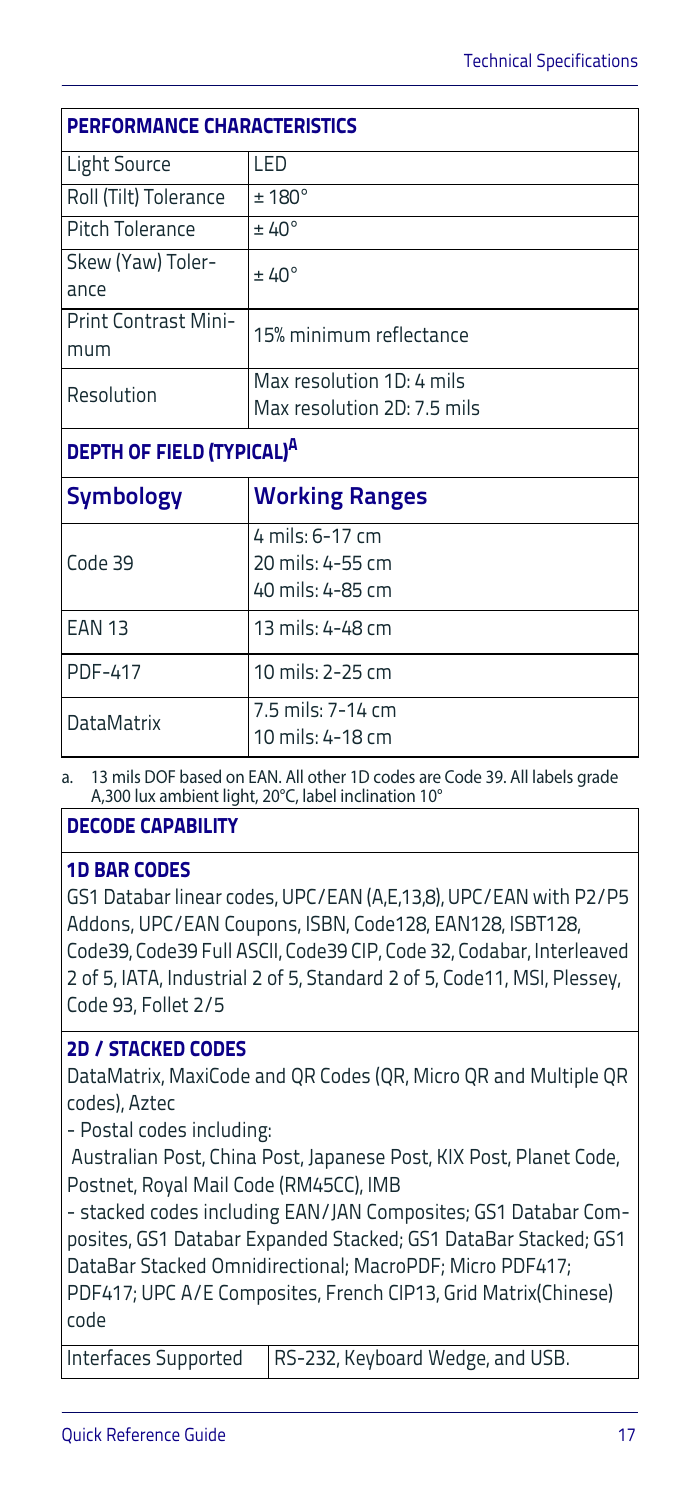| <b>USER ENVIRONMENT</b>                            |                                |                                                          |  |  |
|----------------------------------------------------|--------------------------------|----------------------------------------------------------|--|--|
| <b>Operating Temperature</b>                       |                                | $-4^{\circ}$ to 122° F (-20° - +50° C)                   |  |  |
| Storage Temperature                                | -40° to 158° F (-40° to 70° C) |                                                          |  |  |
| Humidity                                           | O to 95% non-condensing        |                                                          |  |  |
| <b>Drop Specifications</b>                         | drops to concrete              | Scanner withstands >50 times 6.5' (2 m)                  |  |  |
| Ambient Light Immu-<br>nity                        | 100,000 Lux                    |                                                          |  |  |
| Contaminants: Spray/<br>rain.<br>Dust/particulates | <b>IP65</b>                    |                                                          |  |  |
| <b>ESD Level</b>                                   | 20 KV                          |                                                          |  |  |
| Beeper/Speaker                                     | >=80 dB @ 10 cm                |                                                          |  |  |
| <b>REGULATORY</b>                                  | See Regulatory Addendum        |                                                          |  |  |
| <b>RADIO FEATURES</b>                              |                                |                                                          |  |  |
| Frequency working<br>center                        | 433MHz                         | 910 MHz model                                            |  |  |
| Programmable                                       | $19.2$ kb/s<br>(default)       | $36.8$ kb/s                                              |  |  |
| Speed                                              | 115.2 kb/s<br>500 kb/s         | 500 kb/s (default)                                       |  |  |
| <b>Typical Range</b><br>(in open air)              | 50m (at 19.2kn/<br>s)          | 100m (at 500kb/s)<br>50m (at 36.8kb/s,<br>fixed channel) |  |  |
| Max number of<br>devices per base<br>station       |                                | 16                                                       |  |  |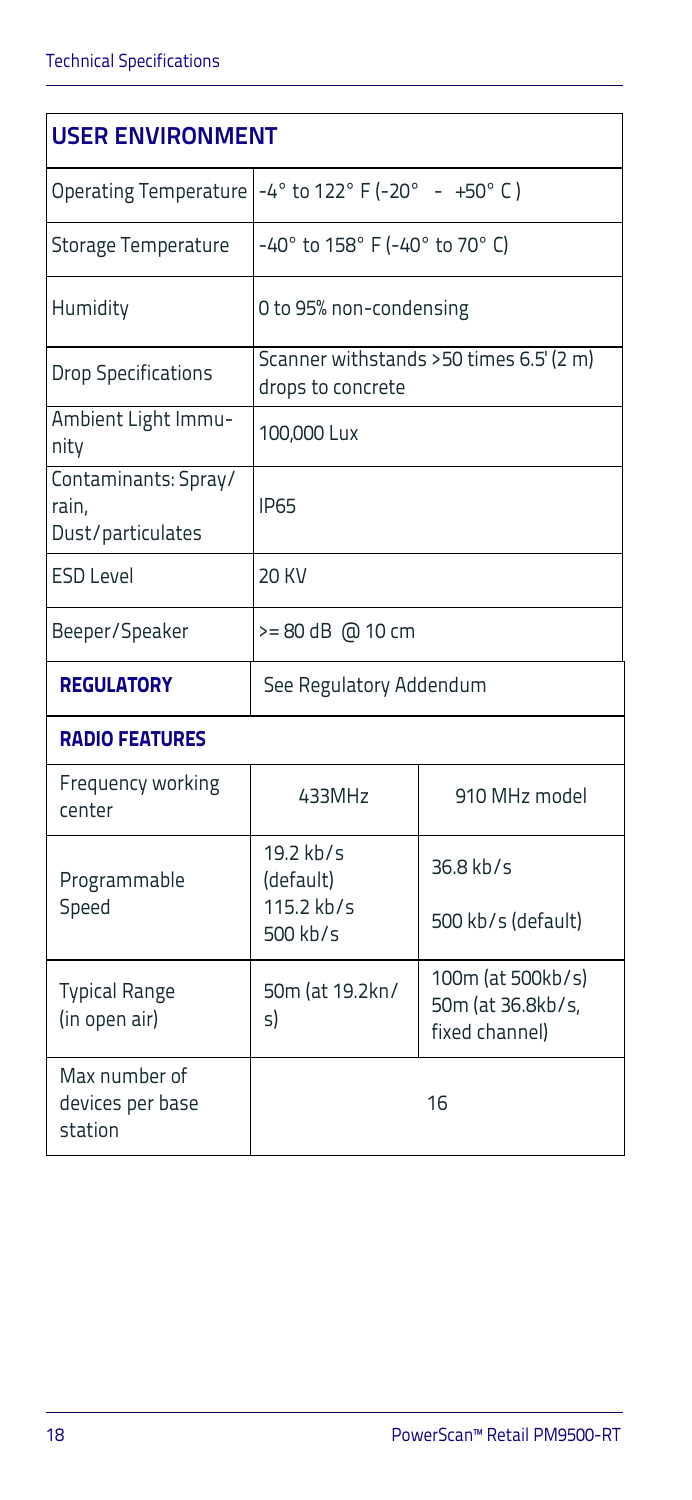# <span id="page-26-0"></span>**LED and Beeper Indications**

The reader's beeper sounds and its LED illuminates to indicate various functions or errors on the reader. An optional "Green Spot" also performs useful functions. The following tables list these indications. One exception to the behaviors listed in the tables is that the reader's functions are programmable, and so may or may not be turned on. For example, certain indications such as the power-up beep can be disabled using programming bar code labels. **Table 2. Normal Operating Indicators**

| <b>INDICATION</b>                                 | <b>DESCRIPTION</b>                                                                                                 | LED                                                                                                                               | <b>BEEPER</b>                                                                                                                             |
|---------------------------------------------------|--------------------------------------------------------------------------------------------------------------------|-----------------------------------------------------------------------------------------------------------------------------------|-------------------------------------------------------------------------------------------------------------------------------------------|
| Power-up<br>Beep                                  | The reader is in<br>the process of<br>powering-up.                                                                 | N/A                                                                                                                               | Reader beeps<br>four times at<br>highest fre-<br>quency and vol-<br>ume upon<br>power-up.                                                 |
| Good Read<br>Beep                                 | A label has been<br>successfully<br>scanned by the<br>reader.                                                      | I FD hehavior is<br>configurable via<br>the feature<br>'Good Read:<br>When to Indi-<br>cate"<br>(see the PRG for<br>information.) | The reader will<br>beep once at<br>current fre-<br>quency, volume,<br>tonal setting<br>and duration<br>upon a success-<br>ful label scan. |
| Green Spot <sup>a</sup><br>flashes<br>momentarily | Upon success-<br>ful read of a<br>label, the soft-<br>ware turns the<br>green spot on<br>for the time<br>specified | N/A                                                                                                                               | N/A                                                                                                                                       |
| Image<br>Capture                                  | When ready to<br>capture image                                                                                     | <b>Blue light</b><br>flashes 2 times<br>when updating                                                                             | N/A                                                                                                                                       |

<sup>a</sup> Except when in sleep mode or when a Good Read LED Duration other than 00 is selected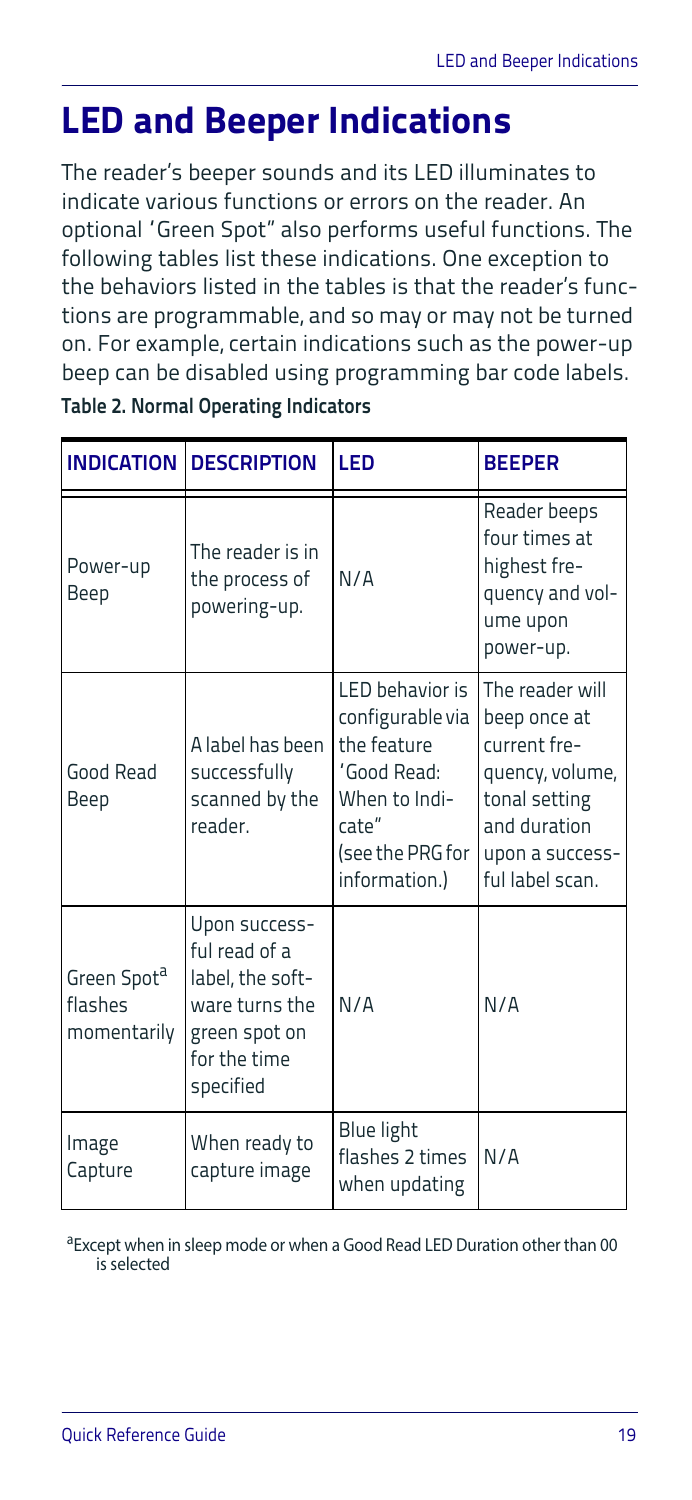| Table 3. Error Indicators |  |  |  |
|---------------------------|--|--|--|
|                           |  |  |  |

| <b>INDICATION</b>                   | <b>DESCRIPTION</b>                                                    | LED                            | <b>BEEPER</b>                                                                              |
|-------------------------------------|-----------------------------------------------------------------------|--------------------------------|--------------------------------------------------------------------------------------------|
| Link Attempt                        | The reader is try-<br>ing to link to the<br>hase                      | Slow Flashes                   | N/A                                                                                        |
| Configuration<br>Alignment          | Reader and Base<br>are aligning the<br>parameters' con-<br>figuration | <b>Fast Flashes</b>            | N/A                                                                                        |
| Link                                | The reader has<br>successfully<br>linked to the base                  | N/A                            | 3 beeps of<br>ascending fre-<br>quency                                                     |
| Unlink                              | The reader has<br>unlinked from<br>the base                           | N/A                            | 3 beeps of<br>descending<br>frequency                                                      |
| ROM Failure                         | There is an error<br>in the reader's<br>software/pro-<br>gramming     | Flashes                        | Reader sounds<br>one error beep<br>at highest vol-<br>ume.                                 |
| Limited Scan-<br>ning Label<br>Read | Indicates that a<br>host connection<br>is not estab-<br>lished.       | N/A                            | Reader 'chirps'<br>six times at the<br>highest fre-<br>quency and<br>current vol-<br>lime. |
| Reader<br>Disabled                  | The reader has<br>been disabled by<br>the host.                       | The LED blinks<br>continuously | N/A                                                                                        |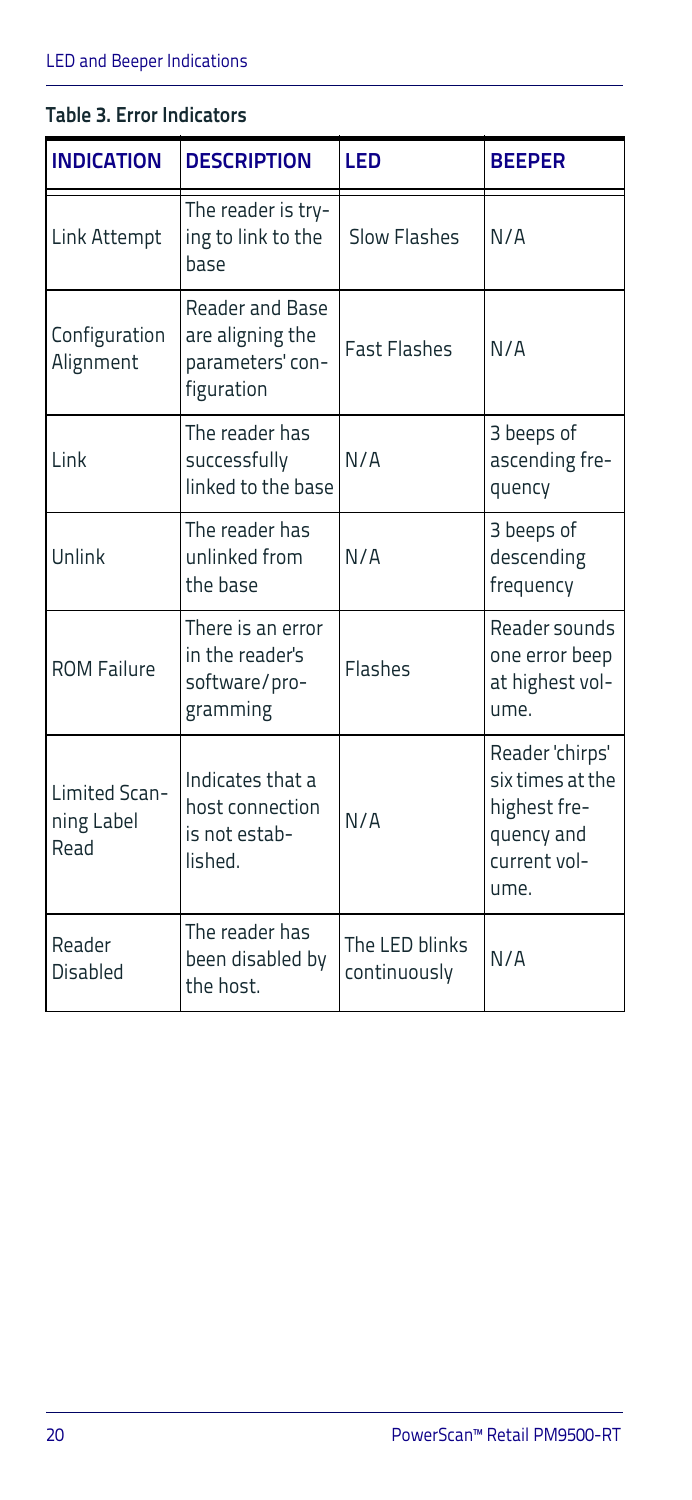**Programming Mode** - The following indications ONLY occur when the reader is in Programming Mode.

| <b>INDICATION</b>                                                    | <b>DESCRIPTION</b>                                                                                                                                                        | LED                                    | <b>BEEPER</b>                                                                                                  |
|----------------------------------------------------------------------|---------------------------------------------------------------------------------------------------------------------------------------------------------------------------|----------------------------------------|----------------------------------------------------------------------------------------------------------------|
| Label Pro-<br>gramming<br>Mode Entry                                 | A valid program-<br>ming label has<br>been scanned.                                                                                                                       | <b>LED blinks</b><br>continu-<br>ously | Reader sounds<br>four low fre-<br>quency beeps.                                                                |
| Label Pro-<br>gramming<br>Mode Rejec-<br>tion of Label               | A label has been<br>rejected.                                                                                                                                             | N/A                                    | Reader sounds<br>three times at<br>lowest fre-<br>quency and cur-<br>rent volume.                              |
| Label Pro-<br>gramming<br>Mode Accep-<br>tance of Par-<br>tial Label | In cases where<br>multiple labels<br>must be scanned<br>to program one<br>feature, this indica-<br>tion acknowledges<br>each portion as it is<br>successfully<br>scanned. | N/A                                    | Reader sounds<br>one short beep<br>at highest fre-<br>quency and cur-<br>rent volume.                          |
| Label Pro-<br>gramming<br>Mode Accep-<br>tance of Pro-<br>gramming   | Configuration<br>option(s) have been<br>successfully pro-<br>grammed via labels<br>and the reader has<br>exited Program-<br>ming Mode.                                    | N/A                                    | Reader sounds<br>one high fre-<br>quency beep<br>and 4 low fre-<br>quency beeps<br>followed by<br>reset beeps. |
| Label Pro-<br>gramming<br>Mode Cancel<br>Item Entry                  | Cancel label has<br>been scanned.                                                                                                                                         | N/A                                    | Reader sounds<br>two times at<br>low frequency<br>and current vol-<br>LIMP.                                    |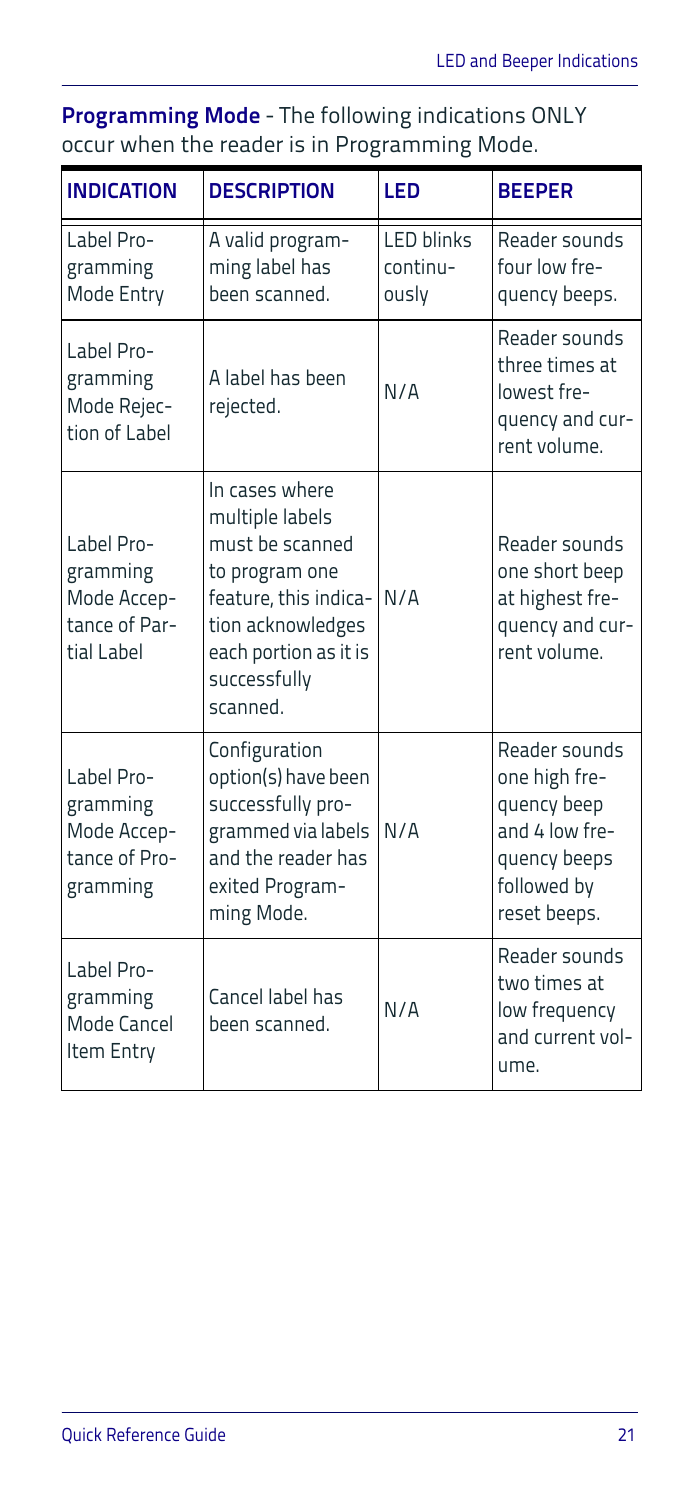# <span id="page-29-0"></span>**Error Codes**

Upon startup, if the reader sounds a long tone, this means the reader has not passed its automatic Selftest and has entered FRU (Field Replaceable Unit) isolation mode. If the reader is reset, the sequence will be repeated. Press and release the trigger to hear the FRU indication code.

The following table describes the LED flashes/beep codes associated with an error found.

| <b>Number of</b><br>LED<br>Flashes/<br><b>Beeps</b> | Error         | <b>Corrective</b><br><b>Action</b> |
|-----------------------------------------------------|---------------|------------------------------------|
|                                                     | Configuration |                                    |
| $\overline{\phantom{1}}$                            | Interface PCB | Contact Helpdesk for               |
| 6                                                   | Digital PCB   | assistance                         |
|                                                     | Imager        |                                    |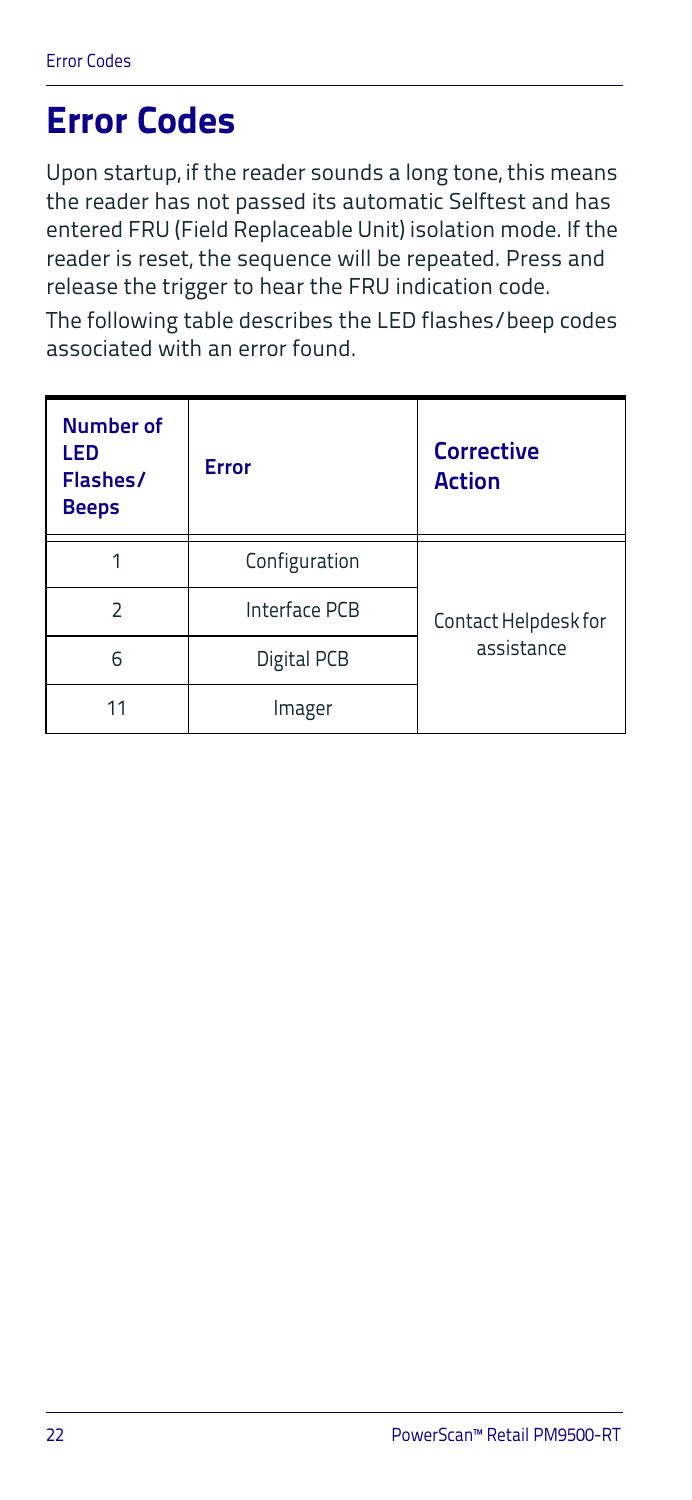# <span id="page-30-0"></span>**Cleaning**

Exterior surfaces and scan windows exposed to spills, smudges or debris require periodic cleaning to ensure best performance during scanning.



Use a soft, dry cloth to clean the product. If the product is very soiled, clean it with a soft cloth moistened with a diluted non-aggressive cleaning solution or diluted ethyl alcohol.



**Do not use abrasive or aggressive cleansing agents or abrasive pads to clean scan windows or plastics.** 

**Do not spray or pour liquids directly onto the unit.**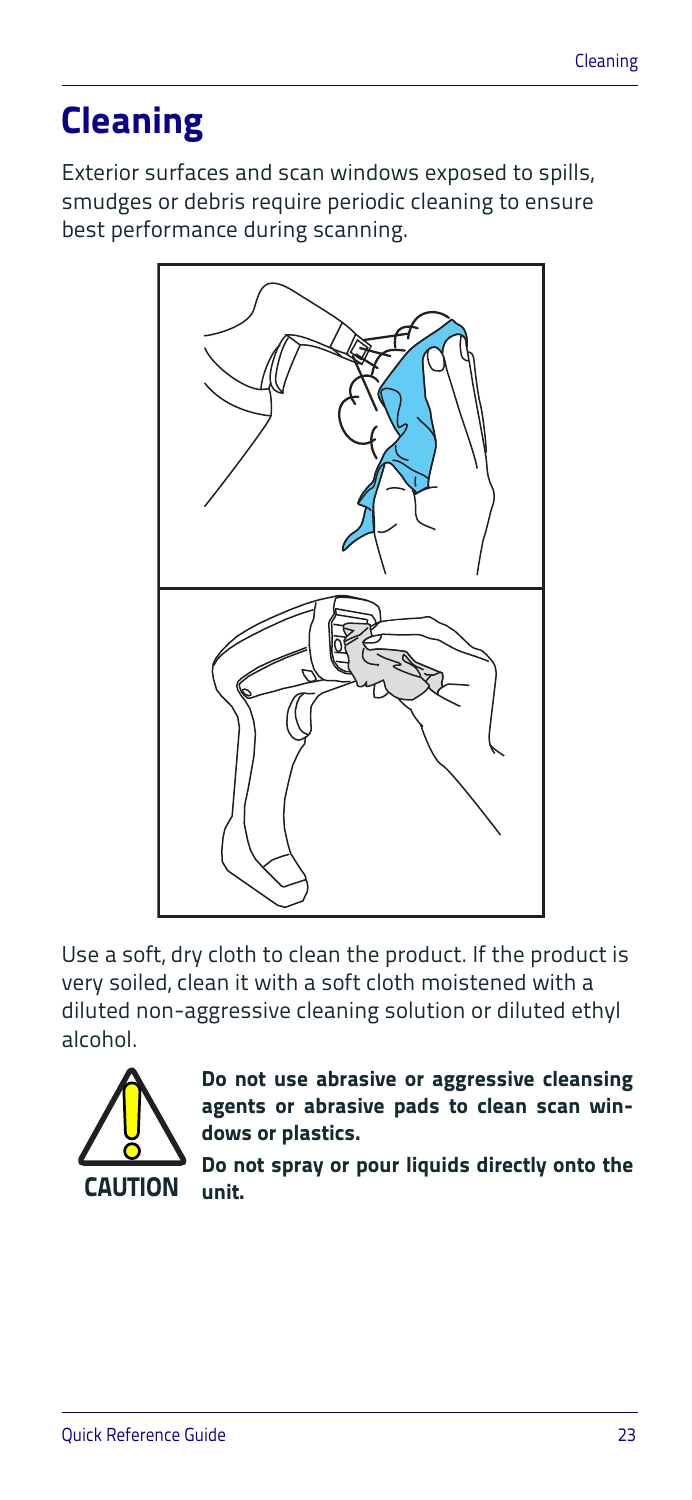# <span id="page-31-0"></span>**Datalogic Limited Factory Warranty**

### **Warranty Coverage**

Datalogic warrants to Customer that Datalogic's products will be free from defects in materials and workmanship for a period of one year from product shipment. Datalogic ("Datalogic") hardware products are warranted against defects in material and workmanship under normal and proper use. The liability of Datalogic under this warranty is limited to furnishing the labor and parts necessary to remedy any defect covered by this warranty and restore the product to its normal operating condition. Repair or replacement of product during the warranty does not extend the original warranty term. Products are sold on the basis of specifications applicable at the time of manufacture and Datalogic has no obligation to modify or update products once sold.

If Datalogic determines that a product has defects in material or workmanship, Datalogic shall, at its sole option repair or replace the product without additional charge for parts and labor, or credit or refund the defective products duly returned to Datalogic. To perform repairs, Datalogic may use new or reconditioned parts, components, subassemblies or products that have been tested as meeting applicable specifications for equivalent new material and products. Customer will allow Datalogic to scrap all parts removed from the repaired product. The warranty period shall extend from the date of shipment from Datalogic for the duration published by Datalogic for the product at the time of purchase (Warranty period). Datalogic warrants repaired hardware devices against defects in workmanship and materials on the repaired assembly for a 90 day period starting from the date of shipment of the repaired product from Datalogic or until the expiration of the original warranty period, whichever is longer. Datalogic does not guarantee, and it is not responsible for, the maintenance of, damage to, or loss of configurations, data, and applications on the repaired units and at its sole discretion can return the units in the "factory default" configuration or with any software or firmware update available at the time of the repair (other than the firmware or software installed during the manufacture of the product). Customer accepts responsibility to maintain a back up copy of its software and data.

### **Warranty Claims Process**

In order to obtain service under the Factory Warranty, Customer must notify Datalogic of the claimed defect before the expiration of the applicable Warranty period and obtain from Datalogic a return authorization number (RMA) for return of the product to a designated Datalogic service center. If Datalogic determines Customer's claim is valid, Datalogic will repair or replace product without additional charge for parts and labor. Customer shall be responsible for packaging and shipping the product to the designated Datalogic service center, with shipping charges prepaid. Datalogic shall pay for the return of the product to Customer if the shipment is to a location within the country in which the Da-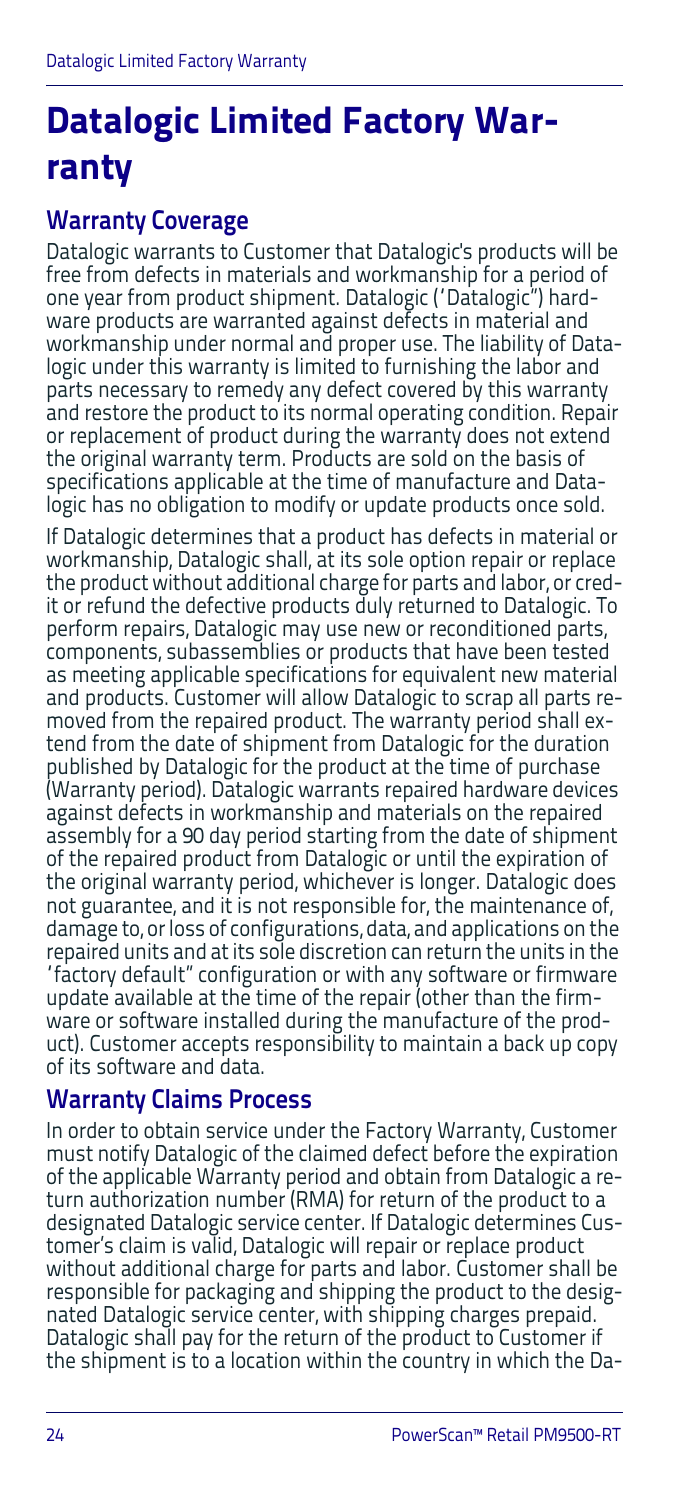talogic service center is located. Customer shall be responsible for paying all shipping charges, duties, taxes, and any other charges for products returned to any other locations. Failure to follow the applicable RMA policy, may result in a processing fee. Customer shall be responsible for return shipment expenses for products which Datalogic, at its sole discretion, determines are not defective or eligible for warranty repair.

### **Warranty Exclusions**

The Datalogic Factory Warranty shall not apply to:

- (i) any product which has been damaged, modified, altered, repaired or upgraded by other than Datalogic service personnel or its authorized representatives;
- (ii) any claimed defect, failure or damage which Datalogic determines was caused by faulty operations, improper use, abuse, misuse, wear and tear, negligence, improper storage or use of parts or accessories not approved or supplied by Datalogic;
- (iii) any claimed defect or damage caused by the use of product with any other instrument, equipment or apparatus;
- (iv) any claimed defect or damage caused by the failure to provide proper maintenance, including but not limited to cleaning the upper window in accordance with product manual;
- (v) any defect or damage caused by natural or man-made disaster such as but not limited to fire, water damage, floods, other natural disasters, vandalism or abusive events that would cause internal and external component damage or destruction of the whole unit, consumable items;
- (vi) any damage or malfunctioning caused by non-restoring action as for example firmware or software upgrades, software or hardware reconfigurations etc.;
- (vii) the replacement of upper window/cartridge due to scratching, stains or other degradation and/or
- (viii) any consumable or equivalent (e.g., cables, power supply, batteries, keypads, touch screen, triggers etc.).

### **No Assignment**

Customer may not assign or otherwise transfer its rights or obligations under this warranty except to a purchaser or transferee of product. No attempted assignment or transfer in violation of this provision shall be valid or binding upon Datalogic.

DATALOGIC'S LIMITED WARRANTY IS IN LIEU OF ALL OTHER WARRANTIES, EXPRESS OR IMPLIED, ORAL OR WRITTEN, STATU-TORY OR OTHERWISE, INCLUDING, WITHOUT LIMITATION, ANY IMPLIED WARRANTIES OF MERCHANTABILITY, FITNESS FOR A PARTICULAR PURPOSE, OR NONINFRINGEMENT. DATALOGIC SHALL NOT BE LIABLE FOR ANY DAMAGES SUSTAINED BY CUS-TOMER ARISING FROM DELAYS IN THE REPLACEMENT OR RE-PAIR OF PRODUCTS UNDER THE ABOVE. THE REMEDY SET FORTH IN THIS WARRANTY STATEMENT IS THE CUSTOMER'S SOLE AND EXCLUSIVE REMEDY FOR WARRANTY CLAIMS. UNDER NO CIRCUMSTANCES WILL DATALOGIC BE LIABLE TO CUSTOMER OR ANY THIRD PARTY FOR ANY LOST PROFITS, OR ANY INCIDEN-TAL, CONSEQUENTIAL INDIRECT, SPECIAL OR CONTINGENT DAM-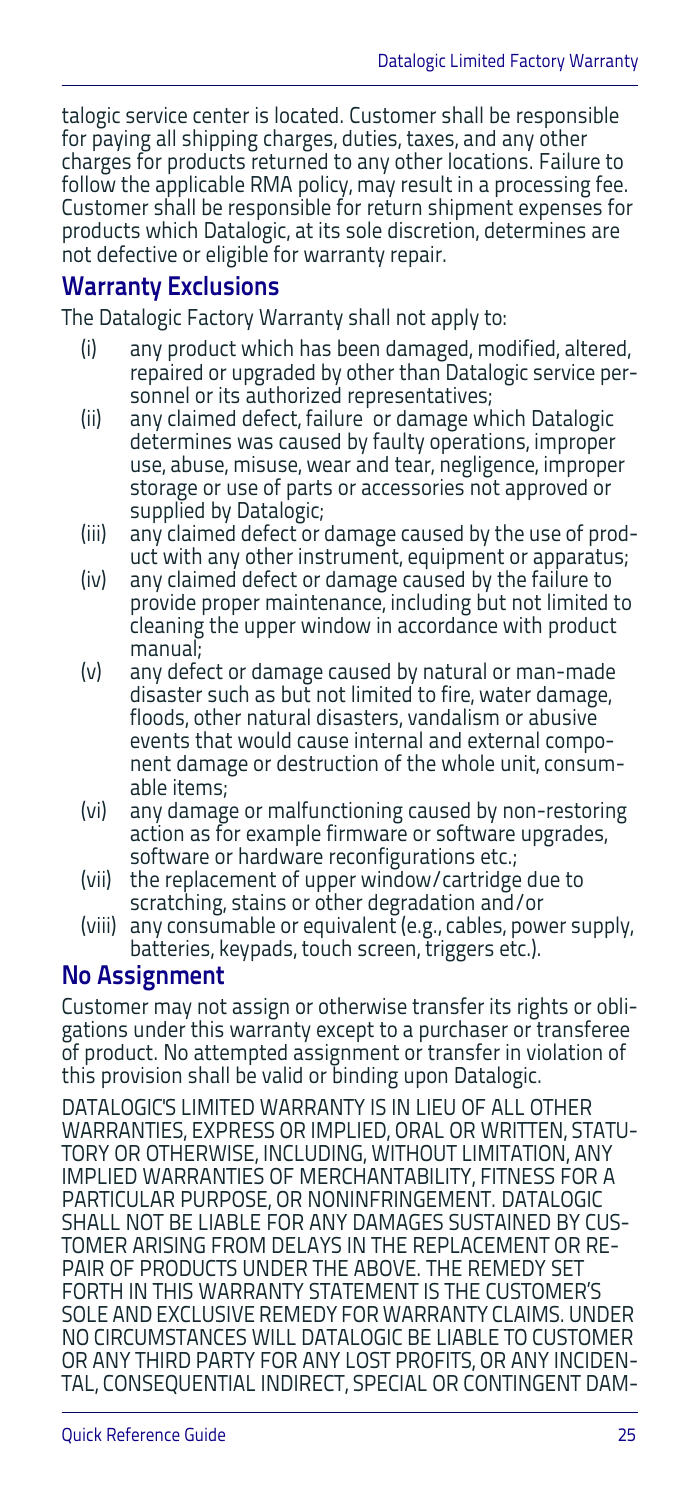#### AGES REGARDLESS OF WHETHER DATALOGIC HAD ADVANCE NOTICE OF THE POSSIBILITY OF SUCH DAMAGES.

### **Risk of Loss**

Customer shall bear risk of loss or damage for product in transit to Datalogic. Datalogic shall assume risk of loss or damage for product in Datalogic's possession. In the absence of specific written instructions for the return of product to Customer, Datalogic will select the carrier, but Datalogic shall not thereby assume any liability in connection with the return shipment.

### <span id="page-33-0"></span>**Ergonomic Recommendations**



**In order to avoid or minimize the potential risk of ergonomic injury follow the recommendations below. Consult with your local Health & Safety Manager to ensure that you are adhering to your company's safety programs to prevent employee injury.**

- Reduce or eliminate repetitive motion
- Maintain a natural position
- Reduce or eliminate excessive force
- Keep objects that are used frequently within easy reach
- Perform tasks at correct heights
- Reduce or eliminate vibration
- Reduce or eliminate direct pressure
- Provide adjustable workstations
- Provide adequate clearance
- Provide a suitable working environment
- Improve work procedures.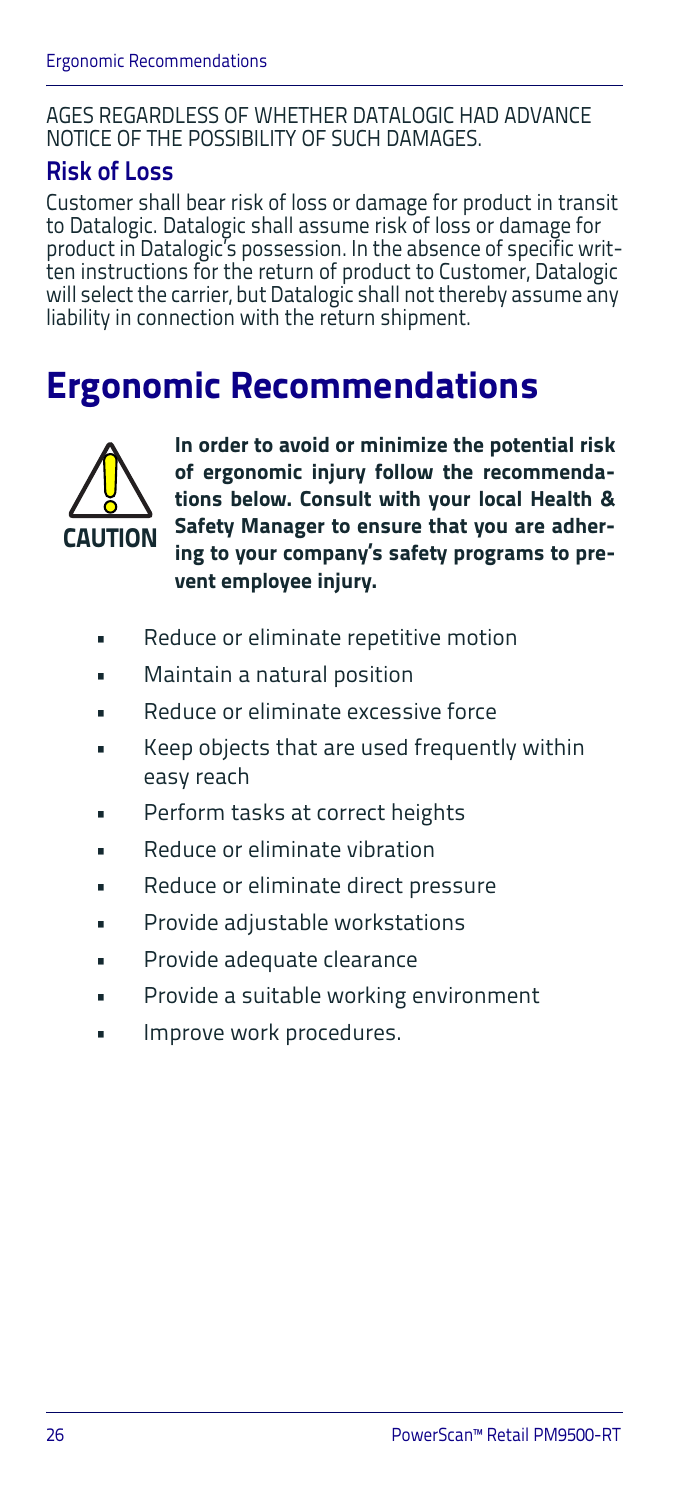## <span id="page-34-0"></span>**Support Through the Website**

Datalogic provides several services as well as technical support through its website.

Log on to [www.datalogic.com](http://www.datalogic.com/) and click on the **SUPPORT** > **General Duty Handheld Scanners** category link. From this page you can select your product model from the dropdown list which gives you access to:

**Downloads** including Data Sheets, Manuals, Software & Utilities, and Drawings;

**Repair Program** for On-Line Return Material Authorizations (RMAs) plus Repair Center contact information;

**Service Program** containing details about Maintenance Agreements;

**Technical Support** through email or phone.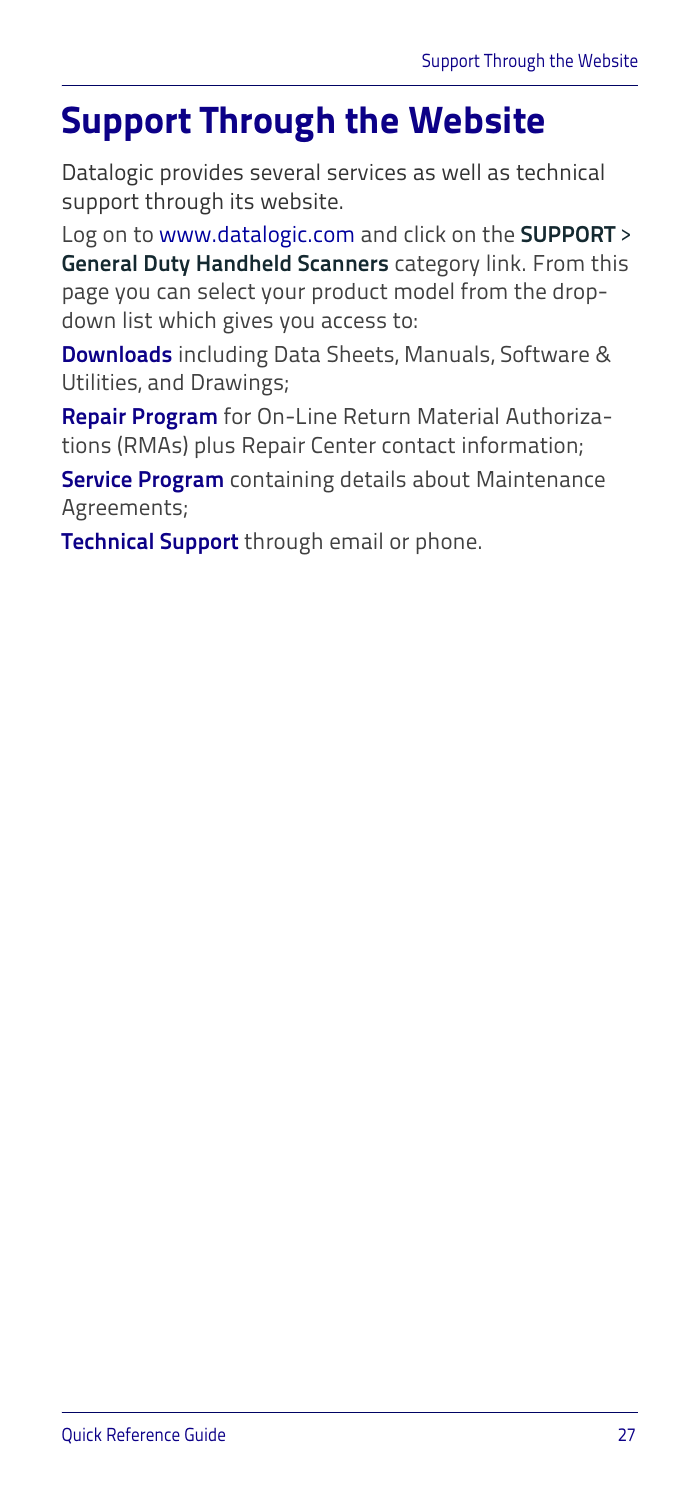# <span id="page-35-0"></span>**Hex-Numeric Keypad**

Use the barcodes that follow to enter numbers or alpha characters as you would select characters from a keypad.



 $\Omega$ 



1



2



4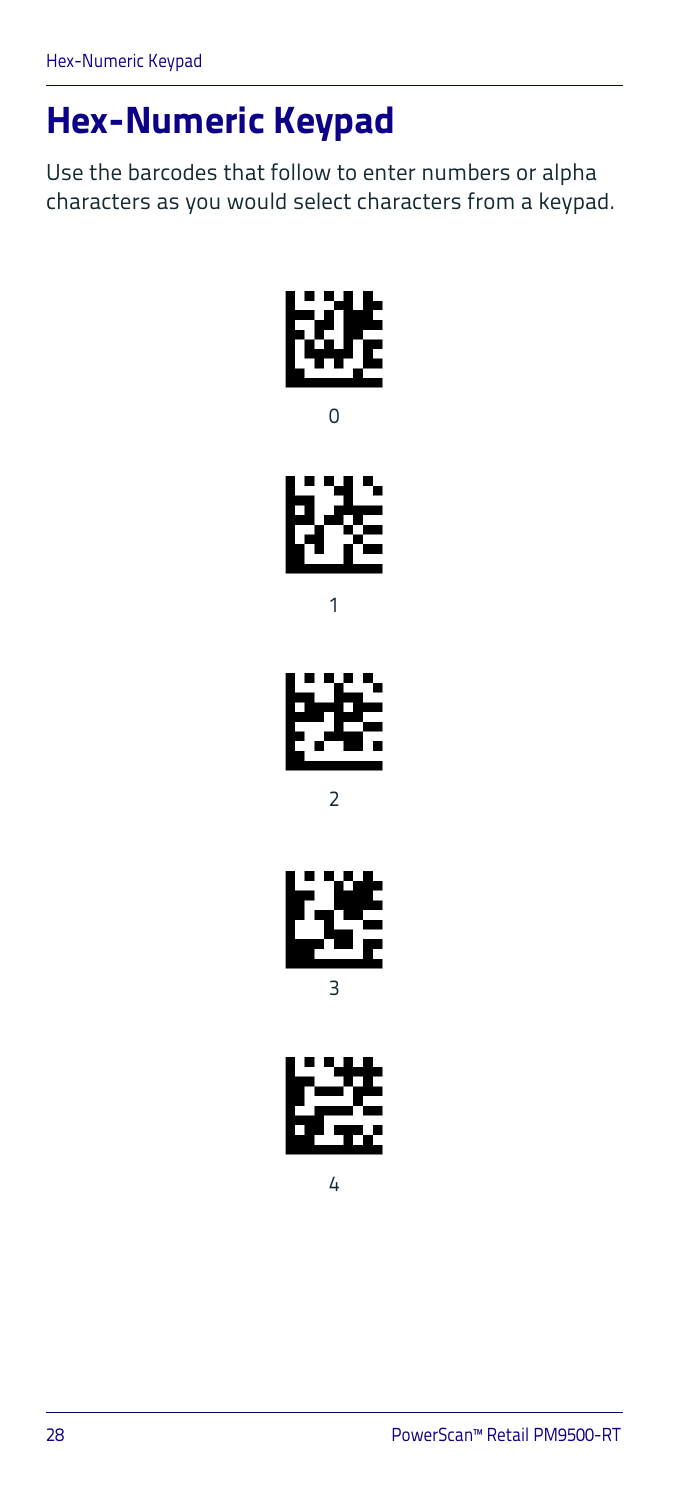# **Hex-Numeric Keypad (continued)**









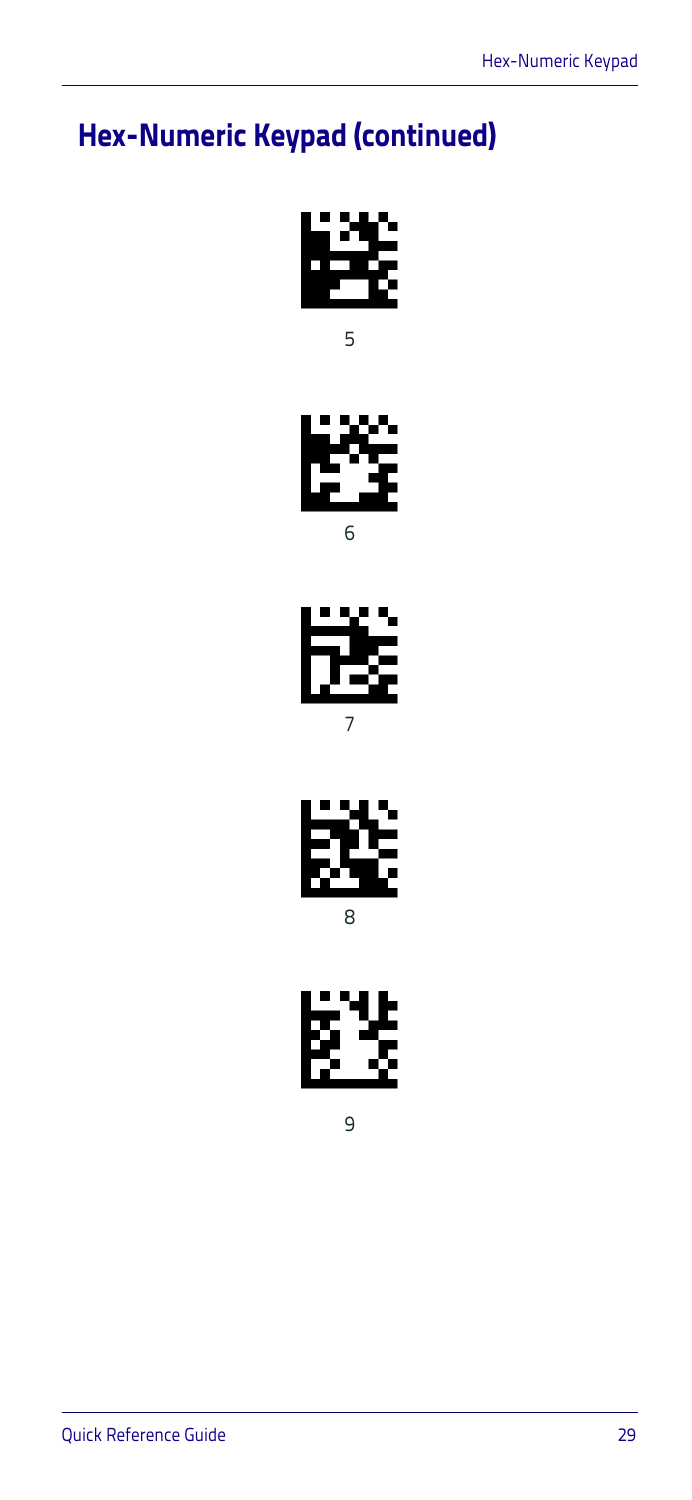## **Hex-Numeric Keypad (continued)**



A



B



C



D



E



F